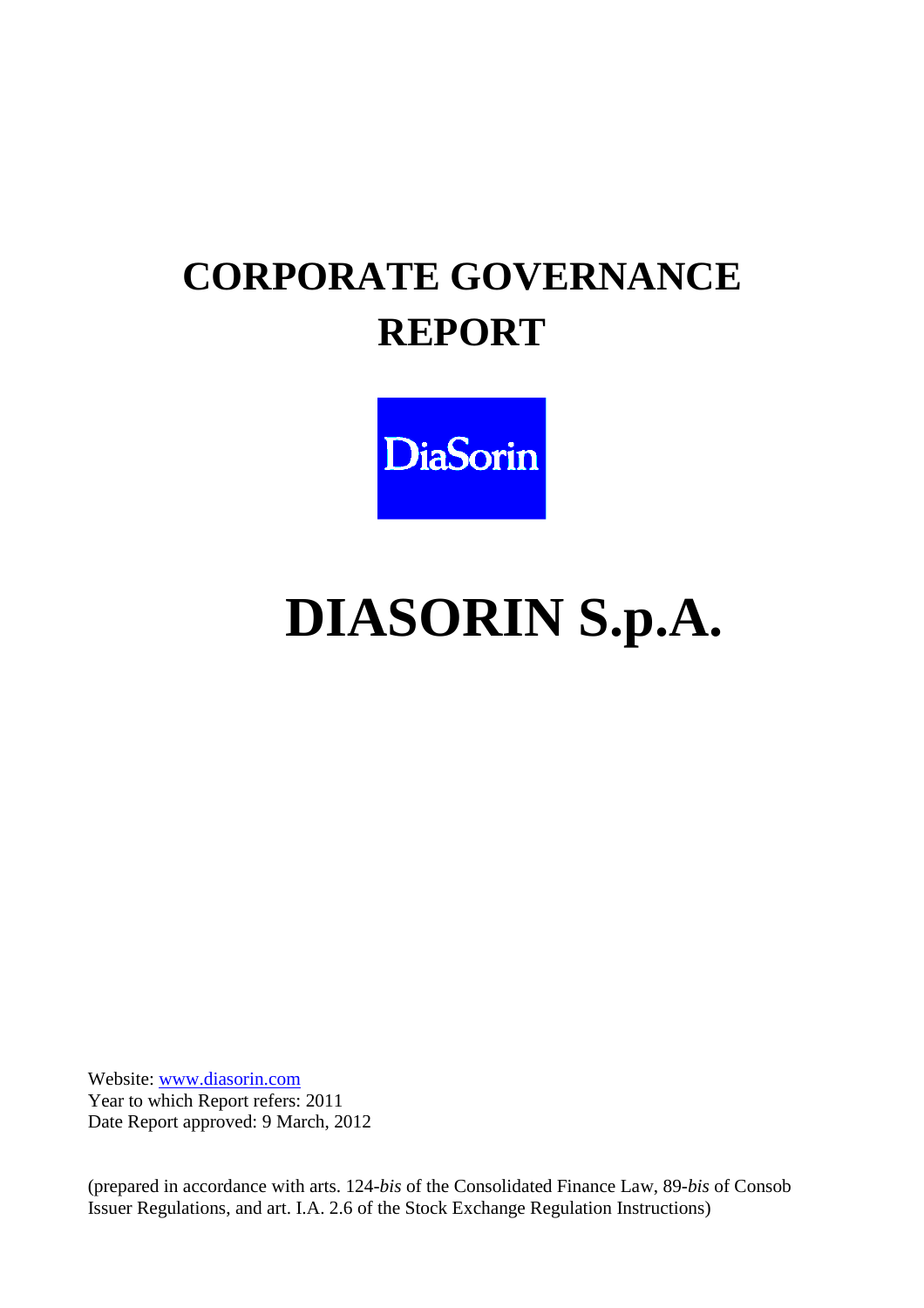#### - **REPORT ON CORPORATE GOVERNANCE AND THE COMPANY'S OWNERSHIP STRUCTURE**

DiaSorin S.p.A. (hereinafter also referred to as the "**Issuer**" or "**DiaSorin**") is an issuer listed on the FTSE MIB segment of the Online Stock Market organized and operated by Borsa Italiana S.p.A. (hereinafter referred to as "**MTA,**" its abbreviation in Italian").

On February 12, 2007, the Board of Directors of DiaSorin S.p.A. agreed to update its system of corporate governance and make it consistent with the recommendations of the Corporate Governance Code published by the *Committee for the Corporate Governance of Listed Companies* in effect on December 31, 2011 (the "**Corporate Governance Code**"). DiaSorin's system of corporate governance, as described in this Report, is consistent with the main recommendations of the Corporate Governance Code. This Report reviews the corporate governance structure, as set forth in the Company Bylaws.

On March 9, 2012, the Board of Directors of DiaSorin S.p.A. agreed to adopt the new version of Corporate Governance Code (version of December 2011), taking the necessary and appropriate steps to incorporate it into its own Corporate Governance Model.

#### **1. Structure of the Company's share capital and information about share ownership (pursuant to Article 123** *bis* **of Legislative Decree No. 58 of February 24, 1998 – "TUF")**

A breakdown of the Company's subscribed and fully paid-in share capital at December 31, 2011 is as follows:

| <b>Share capital</b> | No. of shares | % of total share capital | Where traded         |
|----------------------|---------------|--------------------------|----------------------|
|                      |               |                          |                      |
| 55,698,264           | 55.698.264    | 100                      | MTA/FTSE MIB Segment |

The Issuer's shares are listed on the FTSE MIB Segment of the MTA. Each share conveys the right to cast one vote. The rights and obligations of the shareholders are those set forth in Articles 2346 and following of the Italian Civil Code.

There are no restrictions or limitations on the transferability of the shares or of the voting rights they convey.

The Issuer is not aware of any significant shareholders' agreements, as defined in Article 122 of the Uniform Financial Code (hereinafter referred to as "TUF," its abbreviation in Italian).

There are no financial instruments that convey the right to acquire through subscription newly issued shares and DiaSorin has not issued any securities that convey special control rights.

Neither the Issuer nor its subsidiaries are parties to agreements the enforcement of which is subject or related to a transaction producing a change of the Company's control.

On March 26, 2007, the Shareholders' Meeting authorized the Board of Directors to increase the Issuer's share capital, in one or more tranches, in accordance with Article 2443 of the Italian Civil Code. Pursuant to this authorization, which was granted as a result of the approval by the Ordinary shareholders' Meeting of a stock incentive plan called "2007-2010 Stock Option plan" (the "**2007 Stock Option Plan**"), the Board of Directors approved a resolution to carry out, in one or more tranches, a share capital increase, reserved for the 2007 Stock Option Plan, of up to 1,000,000.00 euros, by issuing 1,000,000 common shares, par value 1.00 euro each, regular ranking for dividends, which the beneficiaries of the 2007 Stock Option Plan may acquire for consideration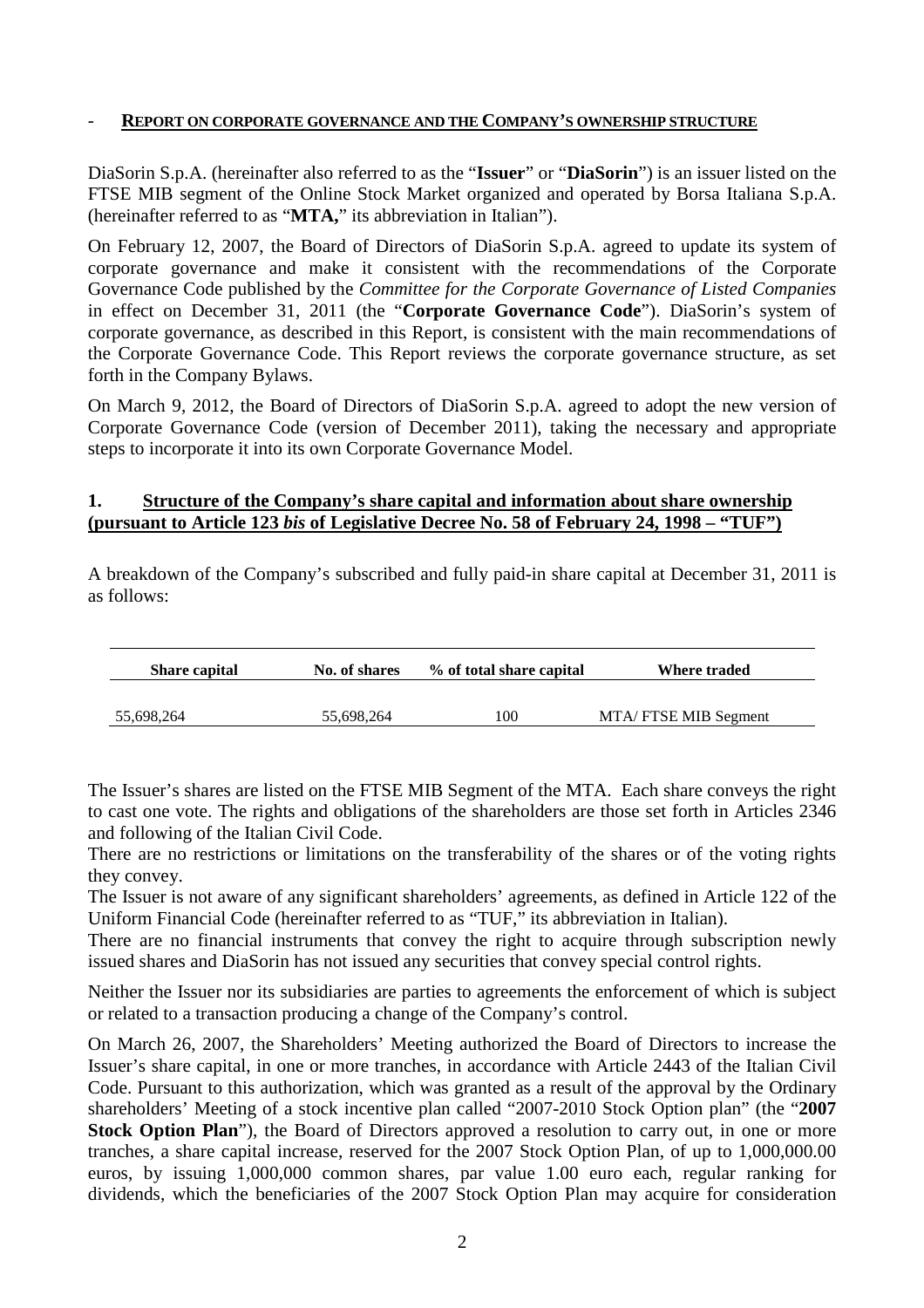through subscription, the preemptive rights of other shareholders being suspended pursuant to Article 2441, Section 8, of the Italian Civil Code. As of the date of this Report, a total of 698,264 options had been exercised pursuant to the 2007 Stock Option Plan, resulting in the subscription of an equal number of newly issued shares.

In addition, on April 27, 2010, the Shareholders' Meeting reviewed and approved a motion to authorize purchases and sales of DiaSorin S.p.A. common shares reserved for the implementation of a new stock option plan called the "DiaSorin S.p.A. 2010 Stock Option Plan" (the "**2010 Stock Option Plan**").

Pursuant to and for the purposes of Article 2357 of the Italian Civil Code, the Shareholders' Meeting authorized the Board of Directors, and the Chairman and the Chief Executive Officer on the Board's behalf, to purchase, in one or more tranches, over a period of 18 months counting from the date of corresponding resolution of the Ordinary Shareholders' Meeting, up to 750,000 Company common shares earmarked for implementation of the 2010 Plan. The treasury share purchasing program, carried out in accordance with the terms and the deadline authorized by the Shareholders' Meeting of April 27, 2010, was completed on February 15, 2011. All of the purchases were made in 2011.

On October 4, 2011, the Shareholders' Meeting authorized and empowered the Board of Directors to carry out, acting through its Chairman and the Chief Executive Officer, purchases of the Company's common shares, in one or more installments, for a period of 18 months from the date of the Ordinary Shareholders' Meeting, and sales of said shares for an undetermined period of time, in accordance with the combined provisions of Articles 2357 and 2357-*ter* of the Italian Civil Code and Article 132 of Legislative Decree No. 58/1998 and corresponding implementation decrees. A purchase of an initial tranche of 800,000 Company common shares was carried out at a cost of about 19.8 million euros.

As of the date of this Report, as a result of the buying programs implemented thus far, DiaSorin S.p.A. holds 1,550,000 treasury shares, corresponding to 2.78% of its share capital.

Information about the transactions executed by the Board and all other disclosures required by the applicable regulation is available in the press releases issued pursuant to (EC) Regulation No. 2273/2003 and in the Explanatory Report of the Board of Directors published pursuant to law, which is also available on the Company website: www.DiaSorin.com.

There are no employee stock ownership plans, as defined in Article 123-*bis*, Letter e), of the TUF.

The terms of the 2007 Stock Option Plan and 2010 Stock Option Plan, which are available on the Issuer's website (www.DiaSorin.com), were published and communicated to the market by means of the Disclosure Memoranda required pursuant to Article 84-*bis* of the Issuers' Regulations adopted by the Consob with Resolution No. 11971/1999, as amended (**"Issuers' Regulations**").

The Issuer executed agreements pursuant to Article 123*-bis*, Section 1, Letter *i),* of the TUF with its General Manager, Carlo Rosa (who is a Company employee and serves as its Chief Executive Officer), and with Chen M. Even, who serves as a Director and qualifies as an Executive with Strategic Responsibilities pursuant to Article 152-*sexies* of the Issuers' Regulations published by the Consob.

Specifically, pursuant to Article 114, Section 5, of the TUF, the Company discloses that the two abovementioned agreements provide for the payment of a predetermined termination benefit to the abovementioned executives.

The Company further discloses that the criteria for determining the benefit payable to Carlo Rosa, in his capacity as General Manager, was defined by the Board of Directors, upon a recommendation by the Compensation Committee, as an amount variable between wages for 24 months, in the event of termination without cause by the Company of the employment contract executed in accordance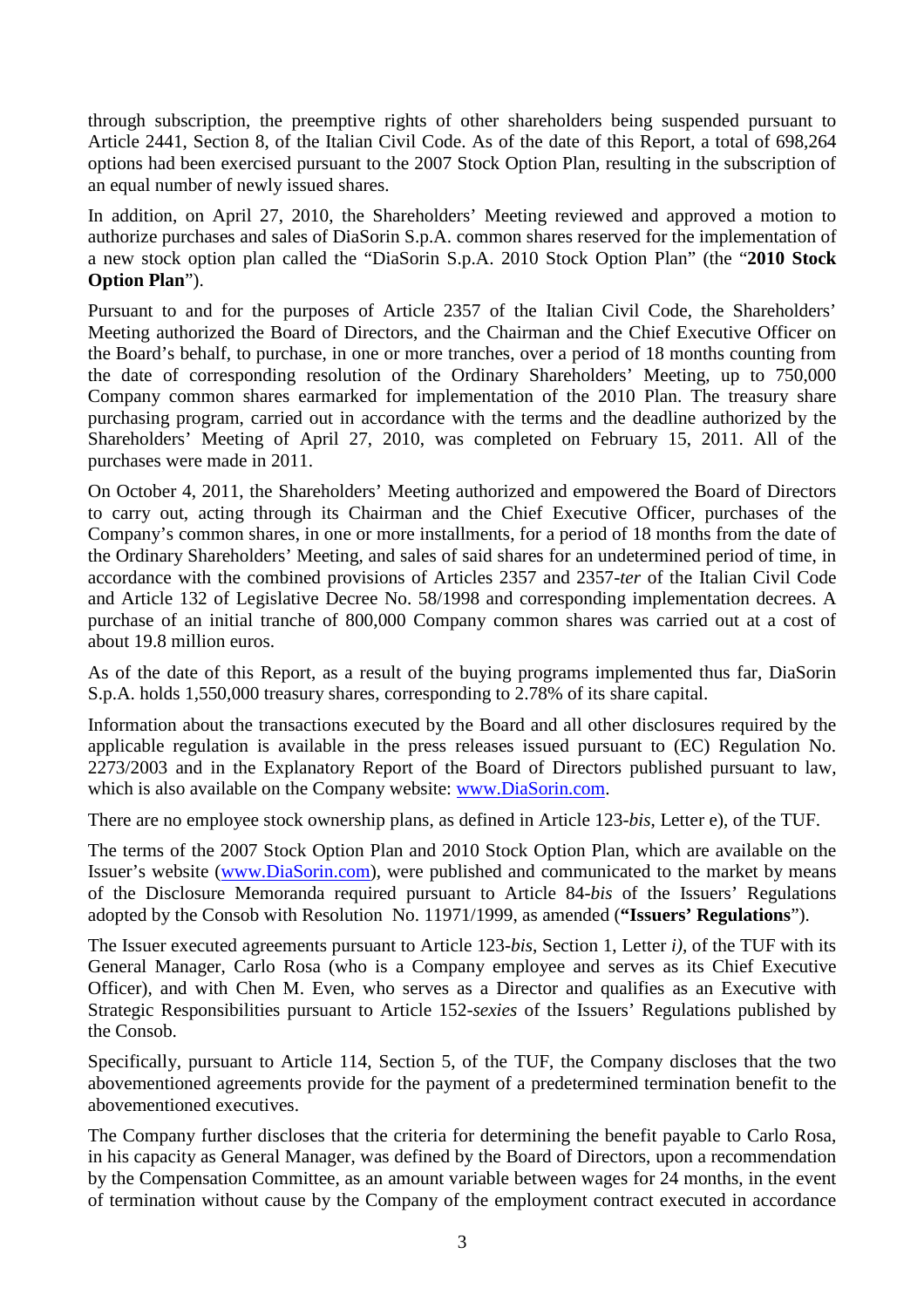with the applicable national collective bargaining agreement, and wages for up to 36 months, in the event of a change in the Company's share capital ownership (as per Article 93 of the TUF), repeated violations of the employment contract by the Company or a material change in the employee's job description, absent the consent of both parties.

For Chen M. Even, the benefit of wages for 24 months will be due mainly in the event of Mr. Even's resignation or dismissal without cause, in the event of repeated violations of the employment contract by the Company, a material change in the employee's job description, absent the prior consent of both parties, or if the employment relationship should end due to a change in the Company's reference shareholders, pursuant to Article 93 of the TUF.

The annual compensation of the abovementioned executives is listed in the Compensation Report published pursuant to Article 123-*ter* of the TUF.

In the event of a termination of the employment relationship, any option grants awarded to Messrs. Rosa and Even pursuant to the Company's incentive plans will continue to be governed by the principles set forth in the 2010 Plan Regulations (as defined below). Additional information is provided in the corresponding Disclosure Memorandum available on the Company website (www.DiaSorin.com) or in the applicable section of the Compensation Report published pursuant to Article 123-*ter* of the TUF.

#### **2. Significant Equity Interests (\*)**

As of the date of this Report, based on the information available to the Company and taking into account the communications received pursuant to Article 120 of the TUF, the following shareholders held significant equity interests in DiaSorin, as defined in Article 123-*bis* of the TUF:

| <b>Reporting party</b>                  | <b>Shareholder</b>                                                                                                                                                                                                                                                                          | <b>How held</b>  | % interest |
|-----------------------------------------|---------------------------------------------------------------------------------------------------------------------------------------------------------------------------------------------------------------------------------------------------------------------------------------------|------------------|------------|
| <b>Zadig Gestion</b><br>(Luxembourg) SA | Zadig Gestion (Luxembourg) SA                                                                                                                                                                                                                                                               | As asset manager | 2.603      |
|                                         |                                                                                                                                                                                                                                                                                             | <b>Total</b>     | 2.603      |
| DiaSorin S.p.A.                         | DiaSorin S,p.A.                                                                                                                                                                                                                                                                             | As owner         | 2.78       |
|                                         |                                                                                                                                                                                                                                                                                             | <b>T</b> otal    | 2.78       |
| <b>Blackrock Inc.</b>                   | Blackrock Inc.                                                                                                                                                                                                                                                                              | As asset manager | 2.004      |
|                                         |                                                                                                                                                                                                                                                                                             | <b>Total</b>     | 2.004      |
| <b>Threadneedle Asset</b>               | Threadneedle Asset                                                                                                                                                                                                                                                                          | As asset manager | 2.023      |
| <b>Management Holdings</b><br>Ltd       | Management Holdings Ltd                                                                                                                                                                                                                                                                     | <b>T</b> otal    | 2.023      |
|                                         |                                                                                                                                                                                                                                                                                             | As owner         | 43.795     |
| <b>Finde SS</b>                         | IP Investimenti e Partecipazioni Srl                                                                                                                                                                                                                                                        | <b>T</b> otal    | 43.795     |
|                                         | Sarago S.r.l.                                                                                                                                                                                                                                                                               | As owner         | 4.215      |
| <b>Rosa Carlo</b>                       | Rosa Carlo                                                                                                                                                                                                                                                                                  | As owner         | 4.238      |
|                                         |                                                                                                                                                                                                                                                                                             | <b>Total</b>     | 8.453      |
|                                         |                                                                                                                                                                                                                                                                                             | As owner         | 4.486      |
| <b>Even Chen Menachem</b>               | Even Chen Menachem                                                                                                                                                                                                                                                                          | <b>T</b> otal    | 4.486      |
| Section 1 above.                        | (*) Source: Significant Equity Interests of which the Company was aware as of March 9, 2012, computed on the share capital described in<br>Direct and indirect ownership by the reporting shareholder (parties at the top of the ownership chain). The percentage interest held is computed |                  |            |

as the ratio of exercisable voting right conveyed by common shares to the share capital represented by common shares..

Even though Article 2497-*sexies* of the Italian Civil Code states that *"unless proof to the contrary is provided, it is presumed that management and coordination authority over a company is exercised by the company or entity required to consolidate that company's financial statements or otherwise controls it pursuant to Article 2359 of the Italian Civil Code,"* neither Finde Società Semplice nor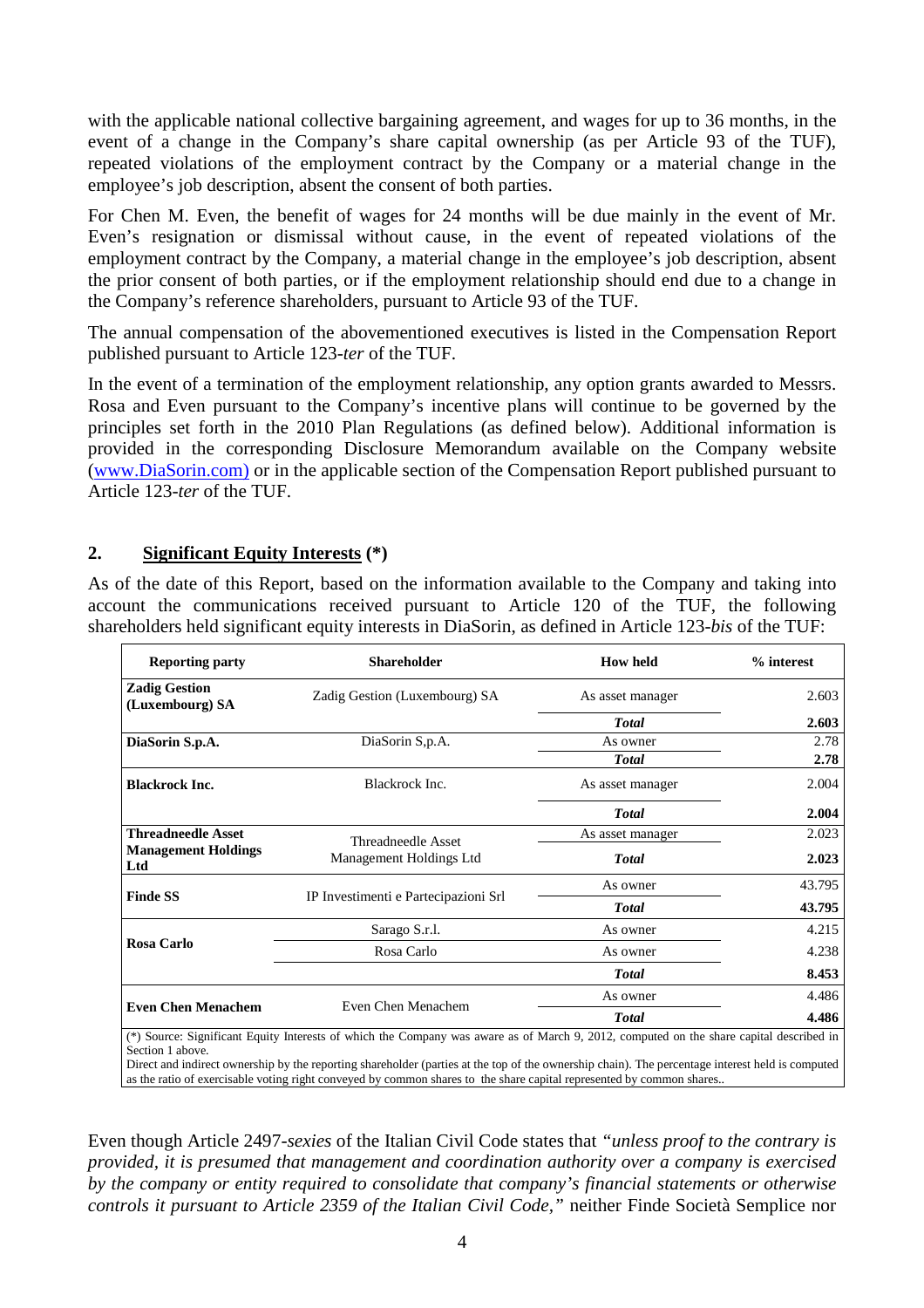IP Investimenti e Partecipazioni S.r.l., the transferee of the equity investment held by Finde S.p.A., formerly IP Investimenti e Partecipazioni S.p.A., exercise management and coordination authority over DiaSorin.

Specifically, the Issuer believes that in its corporate and entrepreneurial endeavors it operates independently of Finde Società Semplice, its controlling company, and IP Investimenti e Partecipazioni S.r.l.

Consequently, the Issuer's relationship with Finde Società Semplice and IP Investimenti e Partecipazioni S.r.l. is limited to the normal exercise by these companies of the administrative and ownership rights inherent to their status as shareholders (such as voting at Shareholders' Meetings and collecting dividends).

#### **3. Issuer's governance structure**

DiaSorin is organized in accordance with the conventional management and control model referred to in Articles 2380-*bis* and following of the Italian Civil Code. Accordingly, it includes a Shareholders' Meeting, a Board of Directors and a Board of Statutory Auditors.

Pursuant to a resolution approved by the Shareholders' Meeting of February 12, 2007, the independent auditing function was awarded to Deloitte & Touche S.p.A., a company listed in the Register of Independent Auditors established pursuant to Article 161 of the TUF.

This assignment, which began on the date when the Issuer's shares began trading on the Online Stock Market (July 19, 2007), will expire with the approval of the financial statements at December 31, 2015.

#### **4. Composition and activities of the Board of Directors**

#### *4.1 Election, composition and term of office*

The Issuer is managed by a Board of Directors comprised of at least seven and not more than 16 members. At the time of election, the Ordinary Shareholders' Meeting determined the size of the Board of Directors, within the abovementioned limits, and its term of office, which may not exceed three years. The Board of Directors will cease to be in office on the date of the Shareholders' Meeting convened to approve the financial statements for the last year of its term of office. Directors may be reelected.

The provisions of the Bylaws that govern the composition and election of the Issuer's Board of Directors have been designed to ensure compliance with the relevant regulations introduced by Law No. 262/2005, as amended (Article 147-ter of the TUF), which are summarized below.

The ability to serve as a Director is subject to the candidate meeting the requirements set forth in the statutory and regulatory provisions currently in force (for the independence requirements of the members of the Board of Directors, see Section 4.3).

Article 11 of the Bylaws requires that the Board of Directors be elected by a voting system based on slates of candidates filed by shareholders who, alone or in combination with others, represent at least 2% of the shares that convey the right to vote at Ordinary Shareholders' Meetings, or any other percentage that may apply pursuant to the applicable laws or regulations. Each shareholder, shareholders who are parties to a shareholders' agreement that qualifies as such pursuant to Article 122 of the TUF, the Company's controlling party, its subsidiaries and joint ventures that qualify as such pursuant to Article 93 of the TUF may not file or participate in the filing, directly or through a third party or a nominee, of more than one slate and may not vote for multiple slates. Each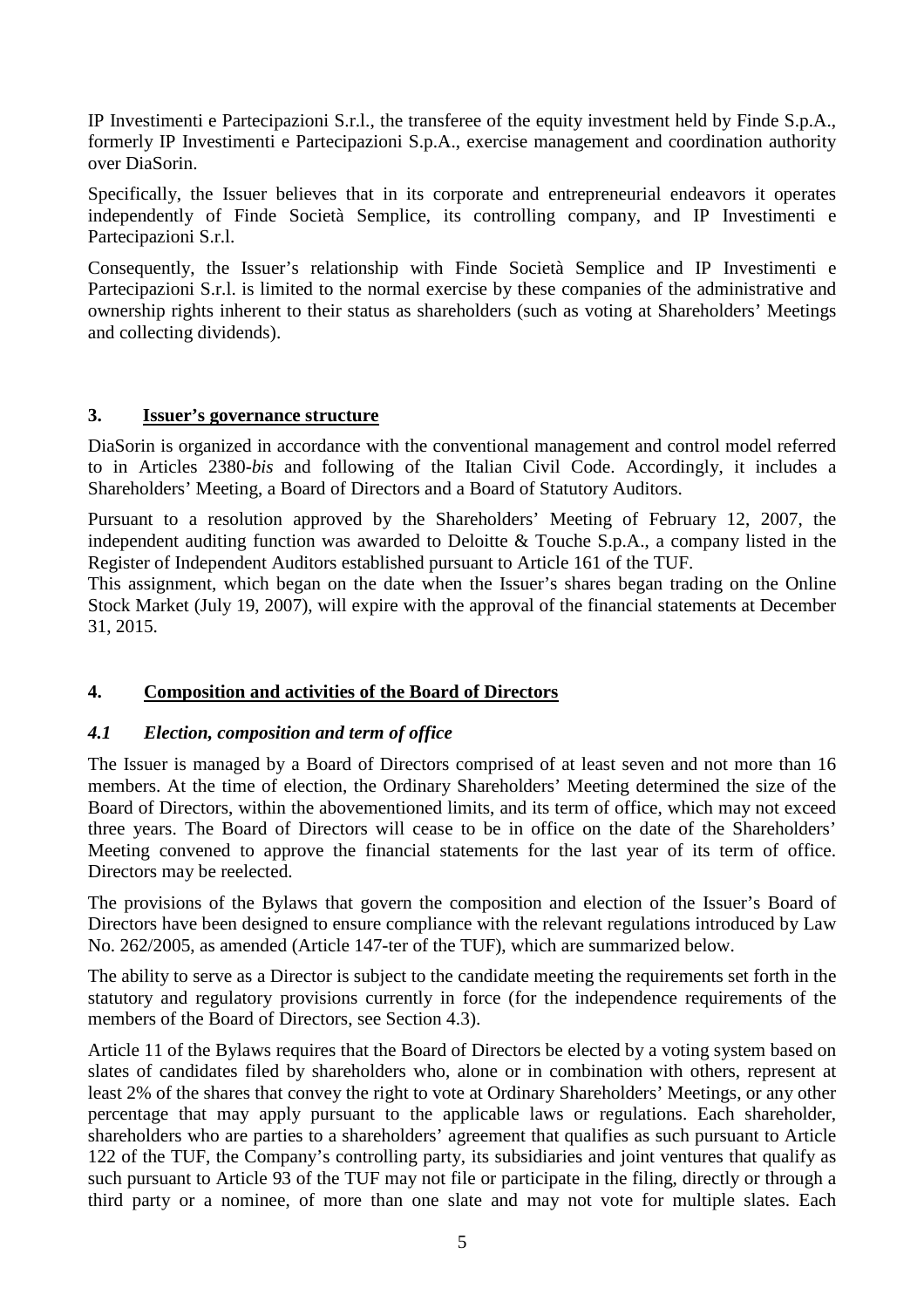candidate can be included on only one slate, on penalty of losing the right to be elected. Votes cast in violation of this provisions will not be allocated to any slate.

Notwithstanding additional statutory disclosure and filing requirements, including those set forth in regulations currently in effect, slates filed by shareholders, duly signed by the filers, must be deposited at the Company's registered office, where they must be available to anyone upon request, at least 25 (twenty-five) days prior to the date of the first calling of the Shareholders' Meeting. The slates must be accompanied by the following documents: (i) information identifying the shareholders who are filing the slates and showing the total percentage interest held; (ii) affidavits by which the individual candidates accept their nomination and attest, under their responsibility, that there are no issues that would make them incompatible or unelectable and that they meet the requirements of their respective offices; and (iii) a curriculum vitae setting forth the personal and professional qualifications of each candidate and indicating whether a candidate qualifies as an independent Director. In addition, a special attestation issued by an intermediary qualified pursuant to law certifying the ownership, when the slate of candidates is being filed with the Company, of the number of shares needed to qualify for filing the slate must be filed with the Company within the deadline required by the rules applicable to the publication of slates of candidates by the Company.

Slates that are filed without complying with these requirements will be treated as if they not been filed at all.

The election of Directors is carried out as follows:

a) All except one of the Directors that need to be elected are taken from the slate that received the highest number of votes, in the sequence in which they are listed on the slate;

b) The remaining Director is taken from a minority slate that is not connected in any way, directly or indirectly, with the parties who filed or voted for the slate referred to in paragraph a) above and received the second highest number of votes cast by the shareholders, selecting for election the first candidate listed in the slate's numerical sequence. However, should the minority slate referred to in paragraph b) above fail to receive a percentage of the votes equal at least to half the required percentage for filing a slate, as stated above, all of the Directors that need to be elected will be taken from the slate that received the highest number of votes referred to in paragraph a) above.

If the candidates elected in the manner described above do not include a sufficient number of Directors who meet the independence requirements that apply to Statutory Auditors pursuant to Article 148, Section 3, of the TUF to achieve the minimum statutory percentage of the total number of elected Directors, the non-independent candidate elected last in the sequence listed in the slate that received the highest number of votes, as referred to in paragraph a) above, shall be replaced with the first non-elected independent candidate who is listed next sequentially in the same slate or, alternatively, by the first non-elected candidate listed sequentially on other slates, based on the number of votes received by each slate. This replacement procedure shall be applied repeatedly until the Board of Directors includes a number of Directors who meet the requirements of Article 148, Section 3, of the TUF equal to at least the statutory minimum. As a further alternative, the replacement candidates may be elected by means of a resolution approved by the Shareholder's Meeting with a relative majority, provided candidates have been placed in nomination in accordance with statutory requirements.

If only one slate is filed or if no slate is filed, the Shareholders' Meeting shall approve its resolutions with the majorities required by law without being required to comply with the procedure described above.

Lastly, pursuant to Article 11 of the Bylaws, if one or more Directors ceases to be in office during the course of the year, provided the majority of Board members are still Directors elected by the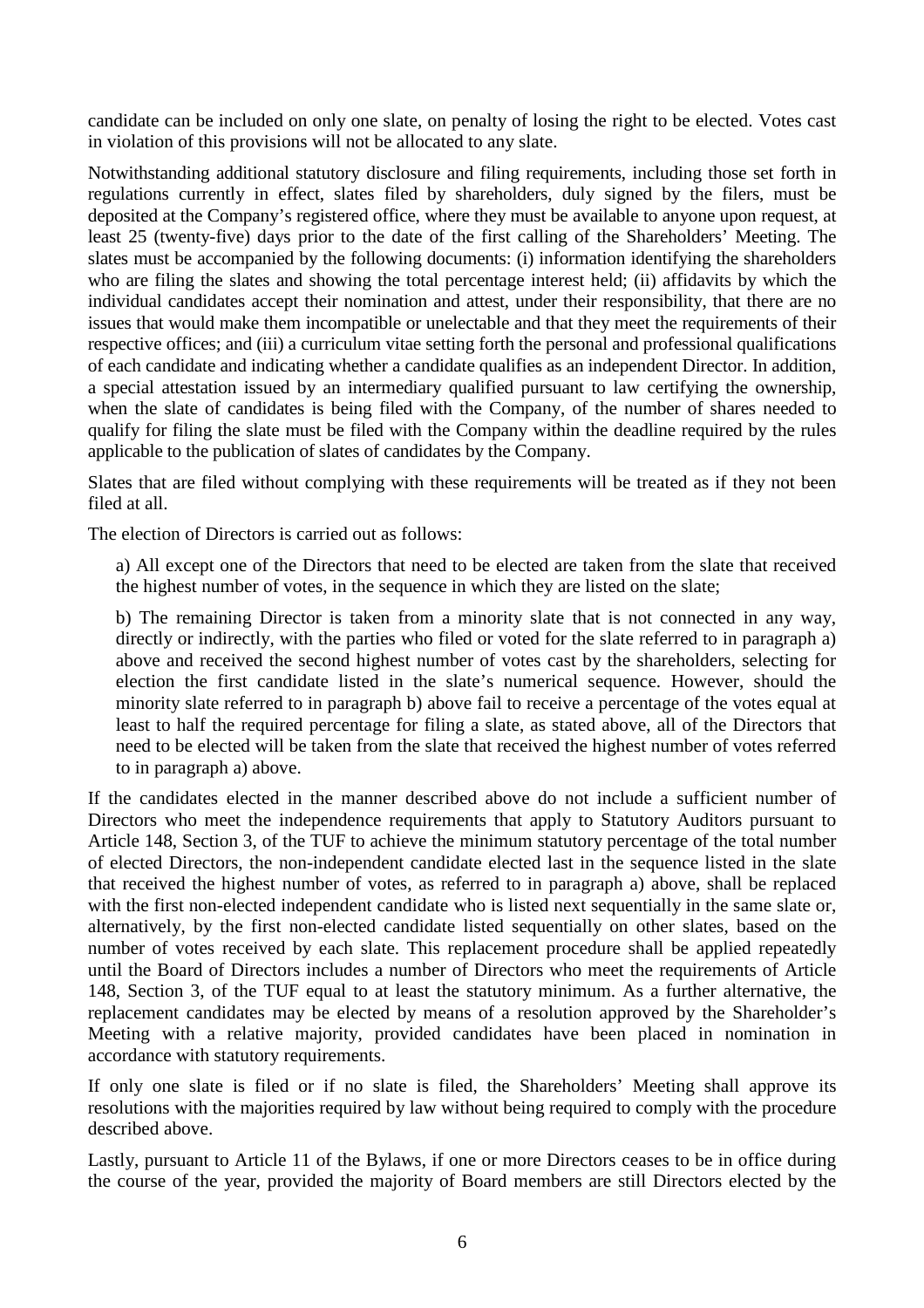Shareholders' Meeting, they shall be replaced in the manner described below, in accordance with the provisions of Article 2386 of the Italian Civil Code:

(i) The Board of Directors nominates as replacements candidates taken from the same slate to which the Directors no longer in office belonged and the Shareholders' Meeting votes with the majorities required pursuant to law and in accordance with the principle described above:

(ii) Should there be no unelected candidates or eligible candidates left in the abovementioned slate or if the provisions of paragraph (i) above cannot be complied with for any reason, the Board of Directors and the Shareholders' Meeting elect replacements with the majorities required pursuant to law, without using a slate voting system.

If the majority of the Directors elected by the Shareholders' Meeting ceases to be in office, the entire Board of Directors shall be deemed to have resigned and a Shareholders' Meeting must be convened promptly by the Directors still in office to elect a new Board.

Additional information about the procedures for the election of the Board of Directors is provided in Article 11 of the Bylaws.

The Consob published Resolution No. 18083/2012 setting at 2% of the voting share capital the minimum ownership percentage required to file slates of candidates.

The Issuer's Board of Directors in office as of the date of this Report was elected by the Ordinary Shareholders' Meeting of April 27, 2010 for a term of office that will end on the date of the Shareholders' Meeting convened to approve the financial statements for the year ended December 31, 2012. It is comprised of the following ten members:

| <b>FIRST AND LAST</b>        | PLACE AND DATE OF BIRTH                 | <b>POST HELD</b>                                         | <b>DATE</b>    |
|------------------------------|-----------------------------------------|----------------------------------------------------------|----------------|
| <b>NAME</b>                  |                                         |                                                          | <b>ELECTED</b> |
| Gustavo Denegri              | Turin, March 17, 1937                   | Chairman and Non-<br>executive Director                  | April 27, 2010 |
| Antonio Boniolo              | Venice, January 4, 1951                 | Deputy Chairman and Non-<br>executive Director           | April 27, 2010 |
| Carlo Rosa                   | Turin, January 15, 1966                 | Chief Executive Officer and<br><b>Executive Director</b> | April 27, 2010 |
| <b>Chen Menachem</b><br>Even | Ashkelon (Israel), March 18,<br>1963    | <b>Executive Director</b>                                | April 27, 2010 |
| Enrico Mario Amo             | Turin, September 17, 1956               | Non-executive Director                                   | April 27, 2010 |
| Michele Denegri              | Turin, January 7, 1969                  | Non-executive Director                                   | April 27, 2010 |
| Gian Alberto Saporiti        | Genoa, June 26, 1940                    | Non-executive Director                                   | April 27, 2010 |
| Giuseppe Alessandria         | Novello Moncherio (CN), May<br>15, 1942 | <b>Independent Director</b>                              | April 27, 2010 |
| Franco Moscetti              | Tarquinia (VT), October 9,<br>1951      | <b>Independent Director</b>                              | April 27, 2010 |
| Ezio Garibaldi               | Turin, February 2, 1938                 | <b>Independent Director</b>                              | April 27, 2010 |

The Directors' professional curricula are on file at the Issuer's registered office.

For the sake of full disclosure, the posts held by Directors at other DiaSorin Group companies or at other companies are listed in Schedule 1 annexed to this Report, which should be consulted for additional information.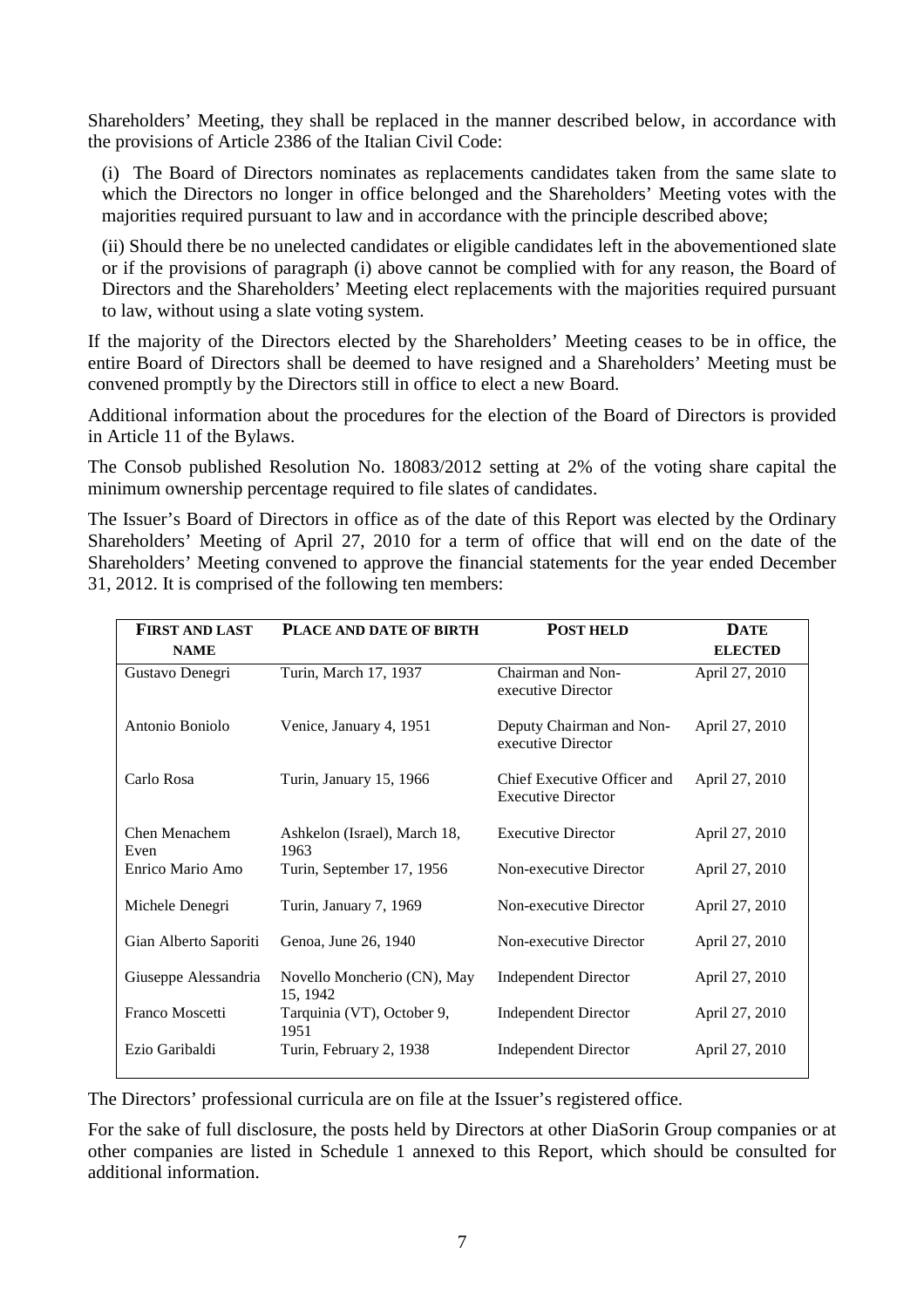As of the date of this Report no succession plans have been developed for the executive Directors, due to the specificity of the tasks performed by each of them and based on an assessment both of opportunities and needs.

With regard to the posts held by DiaSorin Directors on management and oversight bodies at other companies, the Board of Directors does not believe that, at this point, it would be appropriate to introduce preset quantitative limits. There are no restrictions on other posts held at other issuers, unless they create a conflict of interest situation. Without prejudice to the obligation of each Director to assess whether he can discharge diligently the duties of his office while serving as a Director or Statutory Auditor of other companies with shares traded on regulated markets or financial, banking or insurance companies or companies of a significant size, the Board concluded that the number and quality of the posts held by its members in companies of the types listed above does not interfere and is compatible with the effective discharge of the duties of their offices at the Issuer.

The Board of Directors completed a self-assessment process regarding the size, composition and activities of the Board and its Committees.

The task of performing the preparatory work for the self-assessment process was entrusted to the Nominating Committee and the Compensation Committee, under the coordination of Giuseppe Alessandria, the Lead Independent Director.

The self-assessment process focused on the composition and size of the Board of Directors and the independent Directors. Using tools that guaranteed the anonymity and independence of the participants, the process determines whether the competencies and knowhow required to vote on resolutions existed within the Board, assessing the quality of the information provided for the purpose of discussing a given topic and approve the required resolutions, and determine whether there were areas of special excellence within the Board's activities and whether the number of Board meetings held was adequate in light of the Company's commitments. In addition, special attention was devoted to the Committees, assessing their composition, work contribution and level of autonomy with regard to certain issues.

The findings of the self-assessment process were presented to the Board of Directors for appropriate action.

The annual self-assessment process by the Board of Directors elected on April 27, 2010 identified some areas of excellence, particularly with regard to reporting activities and the periodicity with which specific categories of issues are reviewed.

#### *4.2 Nominating Committee*

The Issuer's Board of Directors, consistent with the provisions of the Corporate Governance Code and in view of the fact that the Bylaws require the use of a slate-voting system to elect the Board of Directors, established an internal Nominating Committee, the majority of its members being nonexecutive independent Directors, the purpose of which is to ensure that the filing of slates of candidates in accordance with the Bylaws is carried out correctly and transparently, in accordance with the applicable provisions of the law and the Bylaws. Once it has verified compliance with the slate filing procedure, particularly with regard to the completeness of the documents that must be submitted together with the slates and compliance with the filing deadline, the abovementioned Committee is responsible for carrying out the process required to submit the slates of candidates to the Shareholders' Meeting convened to elect the Board of Directors.

The Nominating Committee is also responsible for providing the Board of Directors with recommendations about the Board's size and makeup, should the Committee believe that such advice is in order.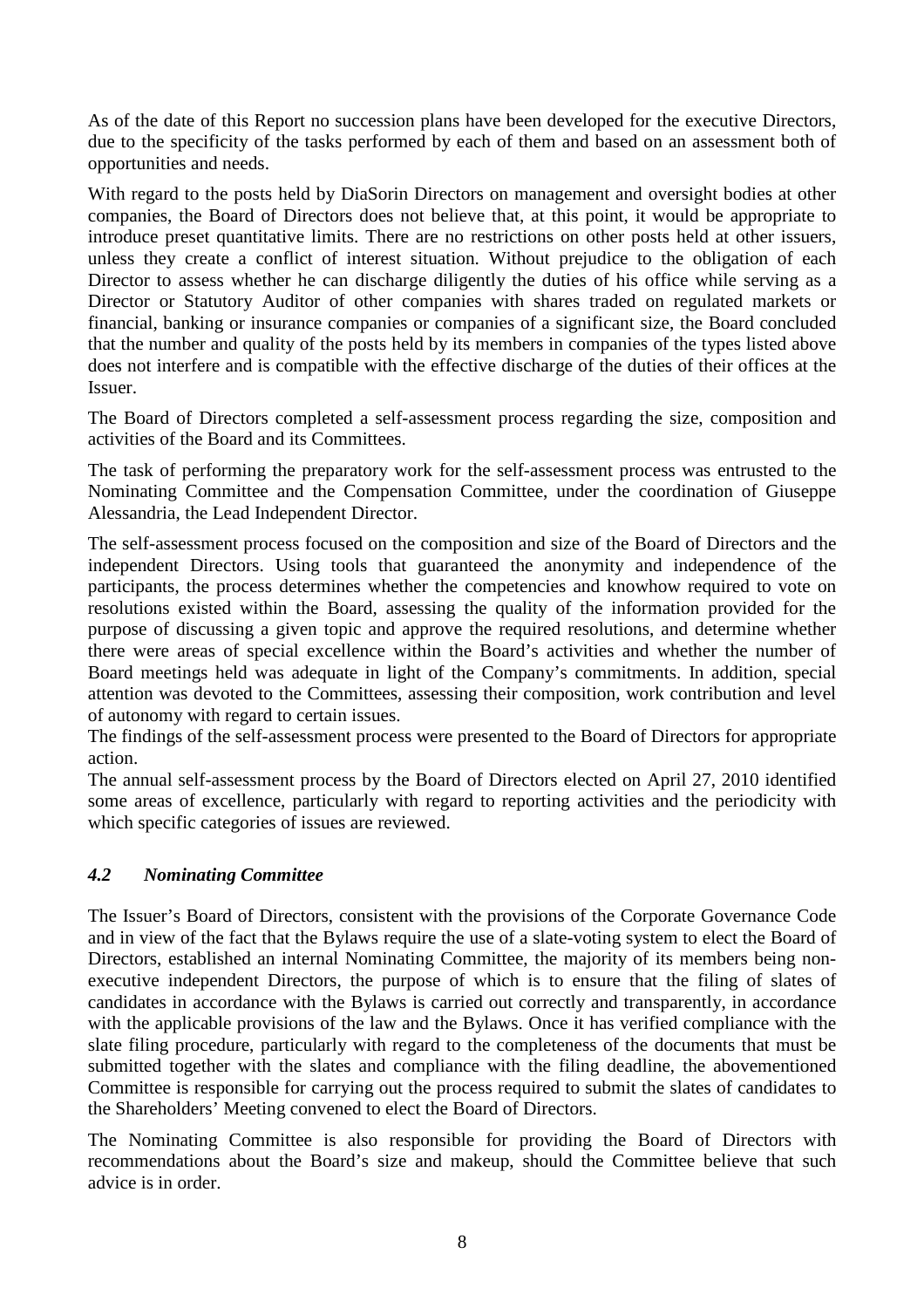By a resolution dated April 27, 2010, the Issuer's Board of Directors confirmed the existing composition of its internal Nominating Committee. The members of the Committee, the majority of whom are non-executive, independent Directors, are: Franco Moscetti (independent Director), who serves as Chairman, Giuseppe Alessandria (independent Director) and Michele Denegri (nonexecutive Director), originally appointed by a Board resolution dated February12, 2007.

The meetings of the Nominating Committee are listed in Schedule 2 annexed to this Report. Starting the previous year, the Nominating Committee began collaborating with the Compensation Committee for the purpose of monitoring more closely the self-assessment process of the Board of Directors.

# *4.3 Non-executive Directors, Independent Directors and Lead Independent Director*

The number and authoritativeness of the Board's non-executive Directors and independent Directors is sufficient to ensure that their opinion has a significant impact on the decision-making process of the Issuer's Board of Directors. Non-executive Directors and independent Directors contribute specific professional expertise to Board meetings and help the Board adopt resolutions that are in the Company's interest. The slate-voting system required by Article 11 of the Bylaws is designed to ensure the election of a number of Directors that meet the independence requirements set forth in Article 148, Section 3, of the TUF equal to the minimum percentage required by the applicable laws, based on the total number of Directors serving on the Board.

In the case of Directors of issuers listed on the FTSE MIB Segment, the number of Directors and the independence requirements are those set forth in the Regulations for Markets Organized and Operated by Borsa Italiana ("**Stock Exchange Regulations**"), the related Instructions and Article 3 of the Corporate Governance Code, as amended.

The Issuer's Board of Directors includes the following independent Directors: Franco Moscetti, Giuseppe Alessandria and Ezio Garibaldi.

At a meeting held on March 16, 2011, the Board of Directors ascertained that the independent Directors met the independence requirements of Article 148, Section 3, of the TUF. The same process was repeated for the current year at a Board meeting held on March 9, 2012.

On March 16, 2011, acting in accordance with Article 3.C.5 of the Corporate Governance Code, the Board of Statutory Auditors reviewed the correct implementation of the criteria and procedures applied by the Board of Directors to verify the independence of its members.

At a meeting held on April 27, 2010, the Board of Directors, as required by the Corporate Code, reappointed Giuseppe Alessandria, an independent Director, to the post of Lead Independent Director. Serving in this capacity. he provides a reference point for and coordinate issues relevant specifically to non-executive Directors and independent Directors.

# **5. Functions and attributions of the Board of Directors**

The Board of Directors performs a pivotal role within the corporate organization. Its task and responsibilities include setting strategic and organizational guidelines and ensuring that adequate controls to monitor the performance of the Issuer and the other companies of the DiaSorin Group are in place.

All members of the Board of Directors are required to make informed and independent decisions, pursuing the goal of creating value for the shareholders, and must be willing to devote to the tasks they perform at the Issuer the time required to discharge diligently their duties, irrespective of the posts held at companies outside the DiaSorin Group, being fully cognizant of the responsibilities entailed by the office they hold.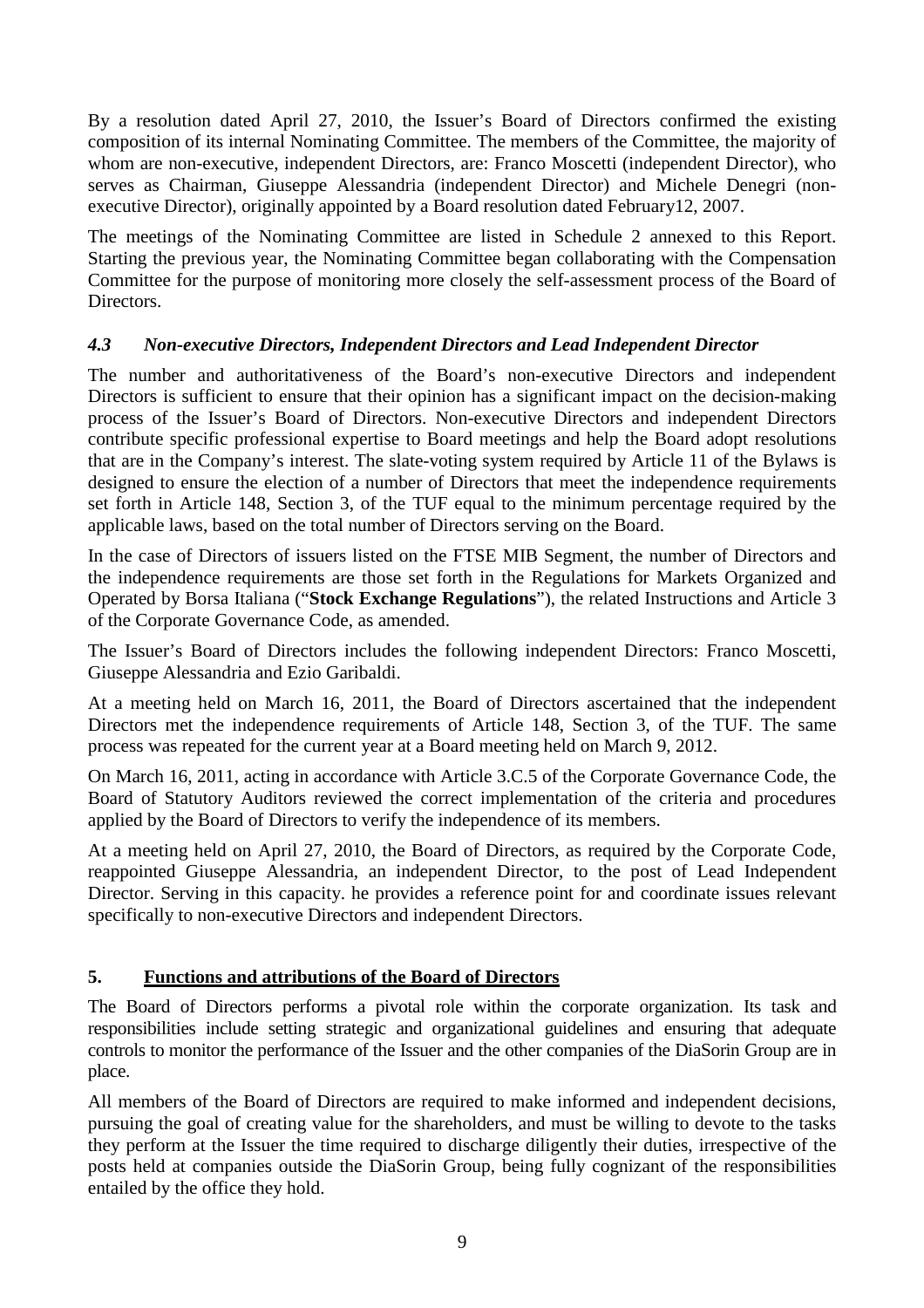With this in mind, all candidates to the post of Director, prior to accepting their appointment at the Issuer and irrespective of existing statutory and regulatory restrictions on the total number of posts that may be held, must determine whether they will be able to perform the tasks assigned to them with the required attention and effectiveness, taking into account their overall effort that will be required of them in connection with the posts held outside the DiaSorin Group.

All members of the Board of Directors are also required to inform the Board of any new appointments to Boards of Directors or Boards of Statutory Auditors at other companies, in order to allow the Board of Directors to comply with the relevant statutory and regulatory disclosure requirements.

Pursuant to Article 15 of the Bylaws, the Board of Directors enjoys the most ample powers to manage the Issuer.

In accordance with the abovementioned article of the Bylaws and pursuant to Article 2365 of the Italian Civil Code, the Board of Directors also has jurisdiction (which may not be delegated to anyone but may be ceded to the Shareholders' Meeting) over the adoption of resolutions concerning the following:

- mergers and demergers, when permissible pursuant to law;
- the opening and closing of secondary offices;
- reductions of share capital when shareholders elect to request the reimbursement of their shares;
- amendments to the Bylaws required pursuant to law;
- moving the Issuer's registered office to another location in Italy.

In 2011, the Board of Directors relied on the support of the Internal Control Committee, the Internal Control Officer and the Corporate Accounting Documents Officer for the purpose of assessing the effectiveness of the guidelines of the system of internal control, specifically with regard to the procedures and control implemented pursuant to Law No. 262/2005.

Pursuant to Article 13 of the Bylaws, on the occasion of Board meetings but not less frequently than once a quarter, the governance bodies to whom powers have been delegated informed the Board of Directors and the Board of Statutory Auditors about the performance of the Issuer and its subsidiaries, its business outlook and transactions that have a material impact on its income statement, balance sheet and financial position, focusing on transactions which Directors may have an interest, directly or through third parties, or which may have been influenced by a party with management and coordination authority.

Based on timeliness requirements, the abovementioned information may also be provided to the Board of Statutory Auditors directly or at meetings of the Executive Committee.

Pursuant to Article 15 of the Bylaws, the Board of Directors, which is required to act with the mandatory input of the Board of Statutory Auditors, has jurisdiction over the appointment and dismissal of the **Corporate Accounting Documents Officer** required pursuant to Article 154-*bis* of the TUF and the determination of his or her compensation. The Company's Corporate Accounting Documents Officer must meet the integrity requirements of the relevant statutes currently in force for those who perform administrative and management functions, as well as professional requirements that include specific expertise in administrative and accounting issues. Expertise in these areas must be verified by the Board of Directors and must be the result of work performed in a position of sufficiently high responsibility for an adequate length of time.

On November 11, 2011, the Issuer's Board of Directors, after verifying compliance with the requirements of integrity and professional expertise referred to above, appointed Pier Luigi De Angelis (who serves as Manager of the Issuer's Accounting, Finance and Control Department), as a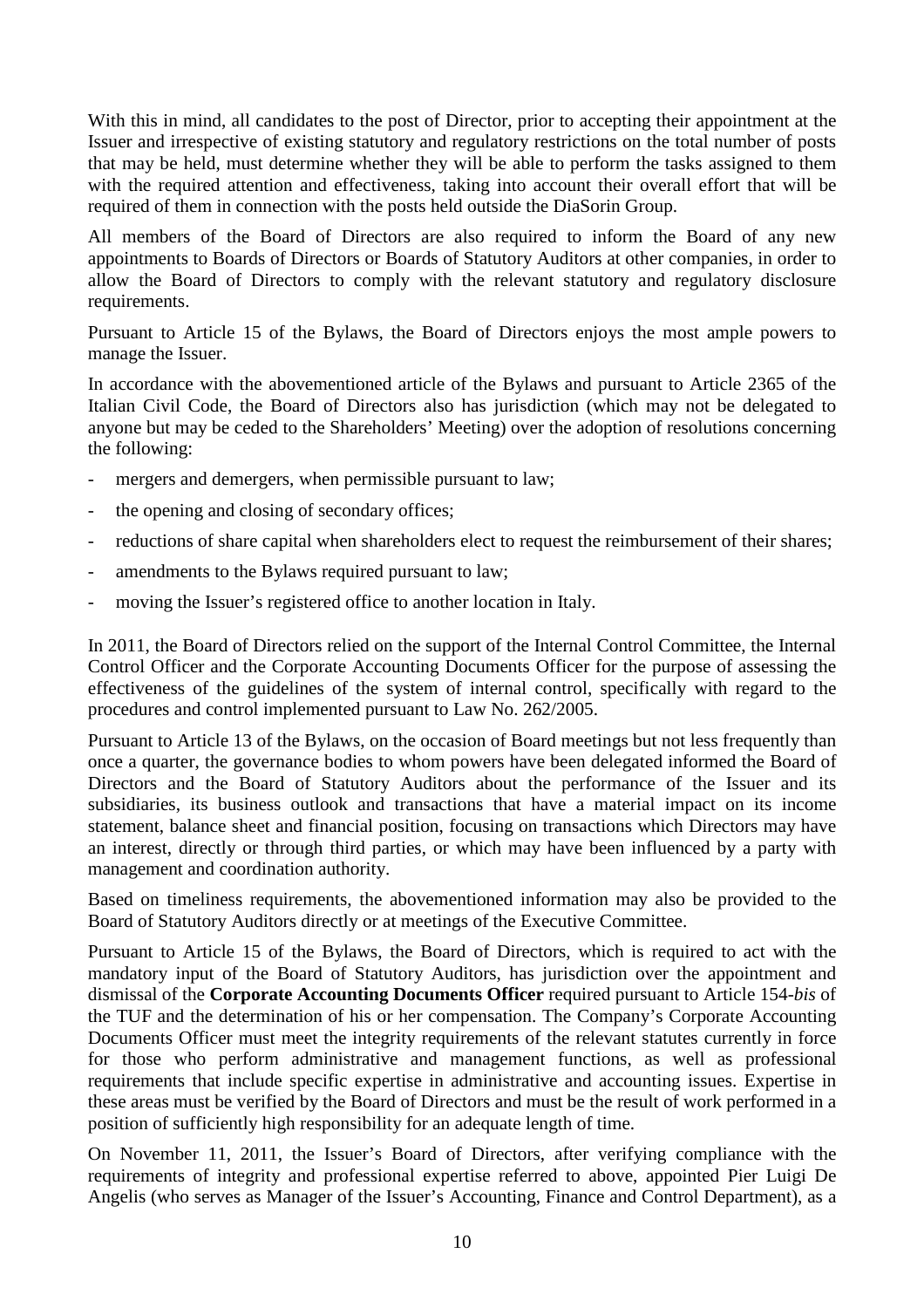replacement for Andrea Senaldi, who resigned, granting him the powers required pursuant to Article 154-*bis* of the TUF.

Pursuant to Article 17 of the Bylaws, the Board of Directors can appoint one or more General Managers and determine their powers, which may include the power to appoint representatives or grant powers of attorney for specific transactions or classes of transactions. General Managers attend Board of Directors and Executive Committee meetings and are entitled to make non-binding recommendations with regard to the items on the Agenda.

Pursuant to Article 15 of the Bylaws, the Board of Directors may establish committees, determining their composition and tasks. For information about the internal Committees of the Issuer's Board of Directors, please see Section 4.2 above for the Nominating Committee and Sections 6.2 and 7.3 below for the Compensation Committee and the Internal Control Committee, respectively.

Pursuant to Article 12 of the Bylaws, the Board of Directors may appoint a standing **Secretary**, who need not be a Director. On April 27, 2010, the Board of Directors appointed Marco Minolfo, Manager of the Group's Corporate Affairs Department, as its standing secretary.

Pursuant to Article 13 of the Bylaws, the Board of Directors meets at the Company's registered office, or elsewhere, whenever the Chairman deems it necessary or when a meeting is requested by the Chief Executive Officer (if one has been appointed) or by at least three Directors, without prejudice to the right of other parties to call a Board meeting pursuant to law. If the Chairman is absent or incapacitated, Board meetings are called by the person who replaces him pursuant to Article 12 of the Bylaws (i.e., the Deputy Chairman or the oldest Director, in that order).

Meetings of the Board of Directors are validly convened when a majority of the Directors in office is in attendance and resolutions are adopted with a majority of the votes cast by the Directors attending the meeting. In the event of a tie, the Chairman has the tie-breaking vote (Article 14 of the Bylaws).

# *5.1 Powers of the Chairman, Deputy Chairman, Chief Executive Officer and General Manager*

The Board of Directors elects one of its members to the post of **Chairman.** The Chairman convenes and chairs the meetings of the Board of Directors, coordinates its activities and ensures that sufficient information about the items on the Agenda is provided to all Directors. Moreover, he chairs the Shareholders' Meeting, verifies that it has been properly convened, checks the identity of the parties attending the Shareholders' Meeting and their right to attend, manages the activities carried out at the Shareholders' Meeting and verifies its outcome, as required by Article 10 of the Bylaws.

The Chairman represents the Issuer before third parties and in legal actions.

On April 27, 2010, the Ordinary Shareholders' Meeting, upon electing the Board of Directors, appointed the Director Gustavo Denegri Chairman.

The Board of Directors may also elect a **Deputy Chairman,** who can replace the Chairman in the functions described above, should the latter be absent or incapacitated.

On April 27, 2010, the Ordinary Shareholders' Meeting elected the Director Antonio Boniolo Deputy Chairman of the Board of Directors.

Pursuant to Article 15 of the Bylaws, the Board of Directors may select some of its members to staff an Executive Committee, to which it may delegate some of its powers, except for those that the law reserves expressly for the Board of Directors, determining the Committee's composition, powers and rules of operation.

As of the date of this Report, the Board of Directors had not appointed an Executive Committee.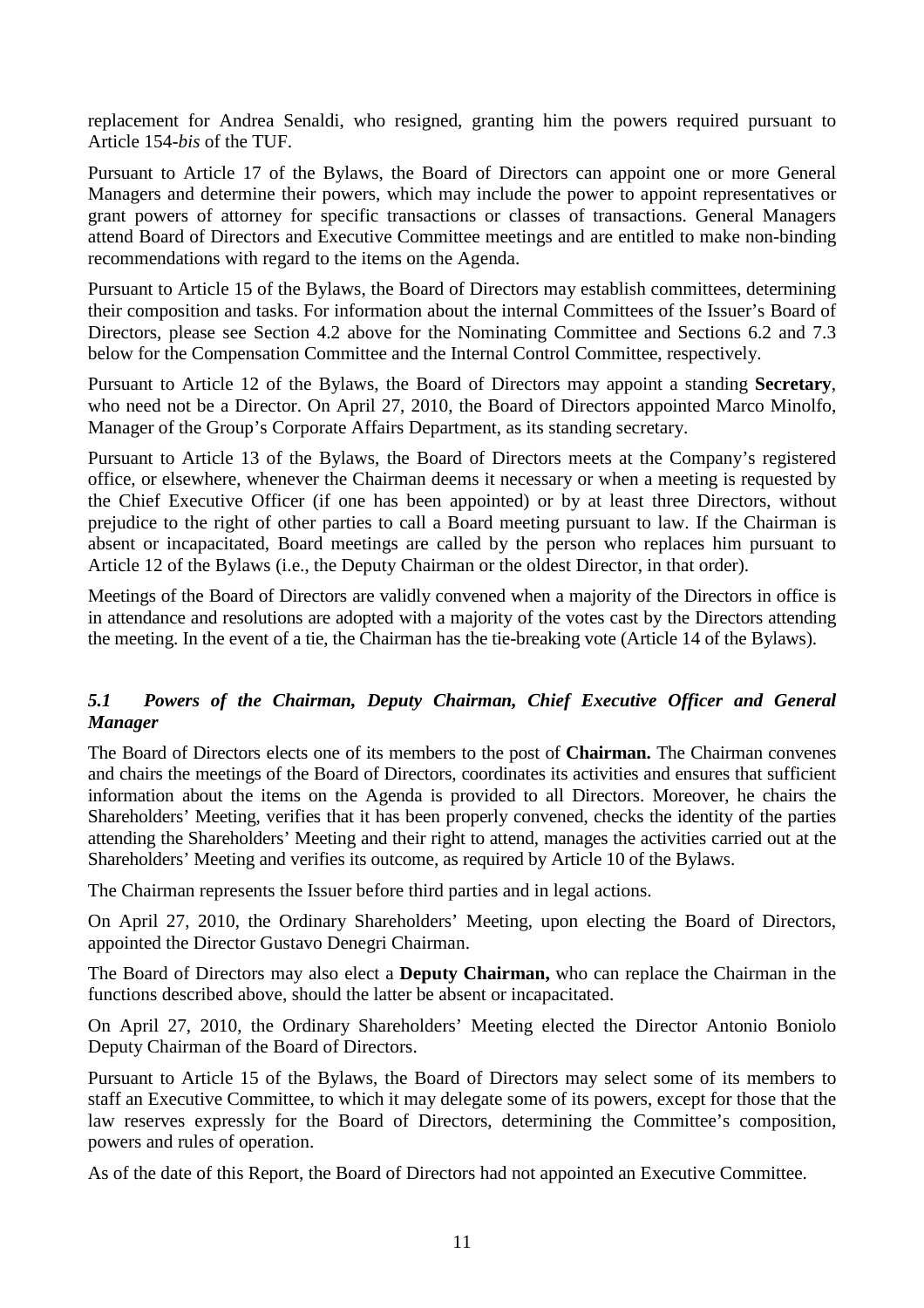The Board of Directors may also delegate some of its powers to one or more of its members, specifying the limits of the delegated powers, and entrust to these members special tasks, which would then have the right to act as the Issuer's legal representatives.

On April 27, 2010, DiaSorin's Board of Directors appointed the Director Carlo Rosa to the posts of **Chief Executive Officer and General Manager,** granting him the power to handle all ordinary and extraordinary business transactions over which the Board of Directors has jurisdiction, with the exception of those that are expressly reserved for the Board of Directors pursuant to law and the Bylaws. The following powers are reserved for the Board of Directors and may not be delegated:

- approving the annual budget;
- buying, acquiring through subscription or selling equity investments;
- buying, selling or leasing businesses and business operations;
- buying and selling real estate;
- investing in capital assets in addition to the capital expenditures contemplated in the budget when the amount involved exceeds 1,000,000.00 (one million) euros per year; securing loans, credit lines and bank advances; discounting promissory notes and obtaining overdraft facilities involving amounts in excess of 9,500,00.00 (nine million five hundred thousand) euros for each transaction, excluding credit lines for sureties and except for factoring contracts, which are covered by the delegated powers without amount limitations;
- granting mortgages, pledges and liens on Company assets involving amounts in excess of 500,000.00 (five hundred thousand) euros for each transaction;
- granting sureties involving amounts in excess of 500,000.00 (five hundred thousand) euros;
- hiring and firing managers.

Any changes to the compensation paid to managers must be implemented by means of an order signed jointly by the Chief Executive Officer and one of the non-executive Directors. The compensation for the management function performed by Mr. Rosa as Chief Executive Officer is determined jointly by the Chairman of the Board of Directors and the Chairman of the Compensation Committee.

#### **6. Compensation of Directors and top management**

#### *6.1. Compensation overview*

Pursuant to Article 16 of the Bylaws, Directors are entitled to be reimbursed for expenses incurred in connection with their office. In addition, they are provided with an annual compensation approved by the Ordinary Shareholders' Meeting that elects them. The Shareholders' Meeting may set a total amount as compensation for all of the Directors, except for those who have been delegated to perform operational functions, whose compensation is determined by the Board of Directors with the input of the Board of Statutory Auditors. Alternatively, the Shareholders' Meeting may exercise its right to set a total amount as compensation for all of the Directors, including those entrusted with special tasks.

DiaSorin adopted a compensation policy for officers to whom powers have been delegated and senior executives that calls for incentives tied to the Company's profitability and may establish corporate incentive plans that include stock option grants. For more detailed information, please consult the Compensation Report published on the Company website (www.DiaSorin.com) and elsewhere.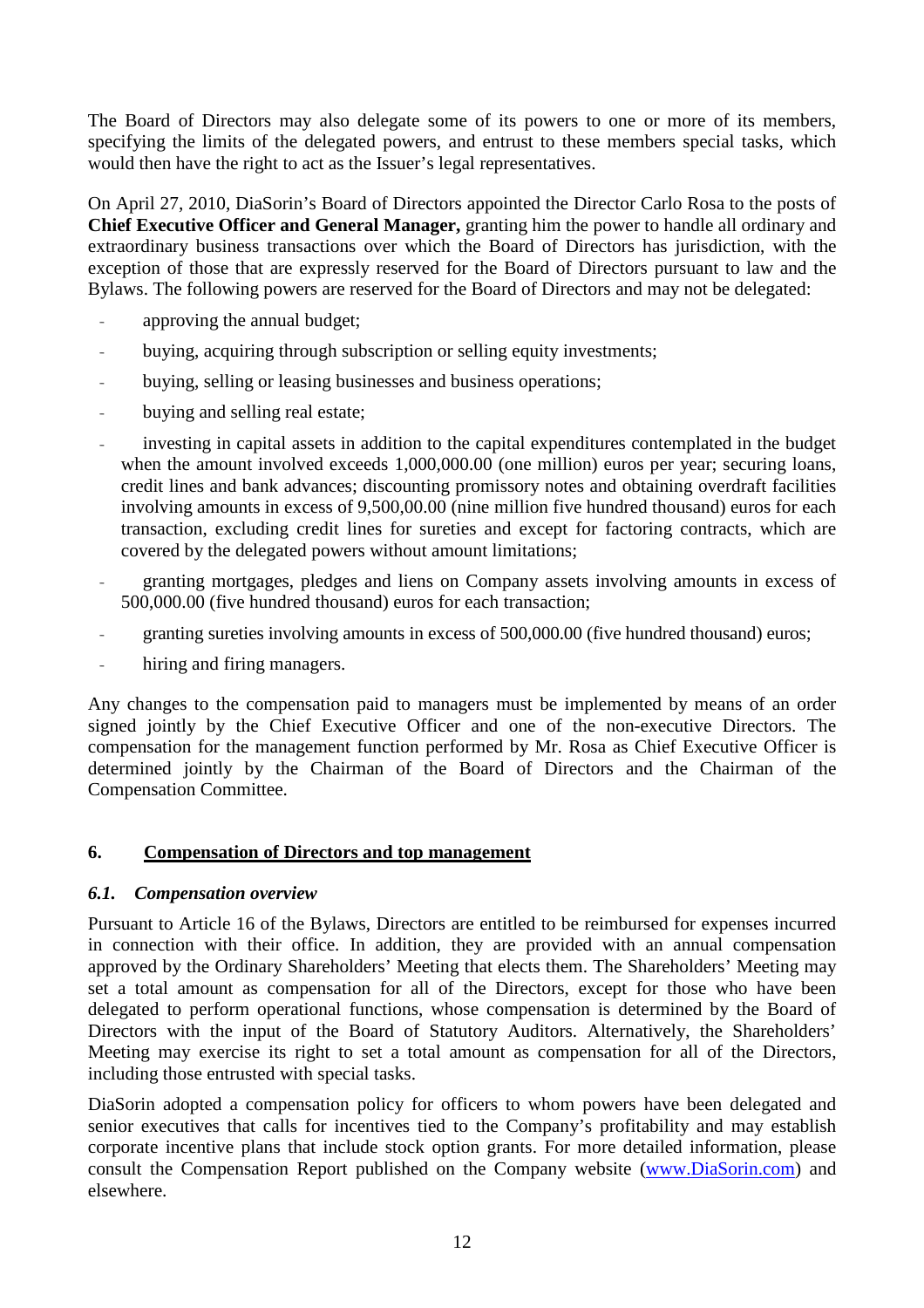### *6.2 Compensation Committee*

The Issuer's Board of Directors, consistent with the provision of the Stock Exchange Regulations and the Corporate Governance Code, established an internal Compensation Committee staffed with nonexecutive Directors, the majority of whom are independent Directors. The Compensation Committee is responsible for:

- (i) submitting to the Board of Directors proposals concerning the compensation of the Chief Executive Officer and of all other Directors who perform special tasks and for monitoring the proper implementation of approved resolutions;
- (ii) submitting to the Board of Directors general recommendations concerning the compensation of DiaSorin Group executives with strategic responsibilities, taking into account the information and indications provided by the Chief Executive Officer, and assessing on a regular basis the criteria adopted to determine the compensation of the abovementioned executives.

The Compensation Committee will also be expected to participate in managing any future stock option plans that may be approved by the Issuer's relevant corporate governance bodies.

The Issuer's Board of Directors elected on April 27. 2010 appointed the following Directors to the Compensation Committee: Giuseppe Alessandria (independent Director), who serves as Chairman; Ezio Garibaldi (independent Director) and Michele Denegri (non-executive Director).

The Compensation Committee was not provided with financial resources because the Committee uses the Issuer's resources and organization to discharge its duties.

The number of Committee meetings and the attendance percentage are listed in Schedule 2 annexed to this Report, which should be consulted for additional information.

#### **7. System of internal control**

The Board of Directors is responsible for defining the guidelines of the system of internal control, which is a set of processes designed to monitor the efficiency of the Company's operations, the reliability of the financial information, the degree of compliance with laws and regulations and the level of protection of the Company's assets.

The Board of Directors (i) is responsible for the prevention and monitoring of business risks to which the Issuer and the Group are exposed by defining control system guidelines that can be used to properly identify, adequately measure, monitor, manage and assess the abovementioned risks, in accordance with the goal of protecting the corporate assets and consistent with the principles of sound management; and (ii) verifies on a regular basis (at least once a year) that the system of internal control is adequate, effective and functions correctly.

In performing these functions, the Board of Directors is supported by an executive Director responsible for supervising the system of internal control and ascertaining that it is functioning correctly (the "**Supervisory Director**"), whose responsibilities are described below, and by an **Internal Control Committee,** comprised of non-executive Directors, the majority of whom are independent Directors. The composition and responsibilities of this Committee are described in Section 7.3 below.

Insofar as the guidelines adopted for the system of internal control are concerned, the Board of Directors also takes into account the organizational and management model adopted by the DiaSorin Group pursuant to Legislative Decree No. 231/2001 (hereinafter also referred to as the "**Model**").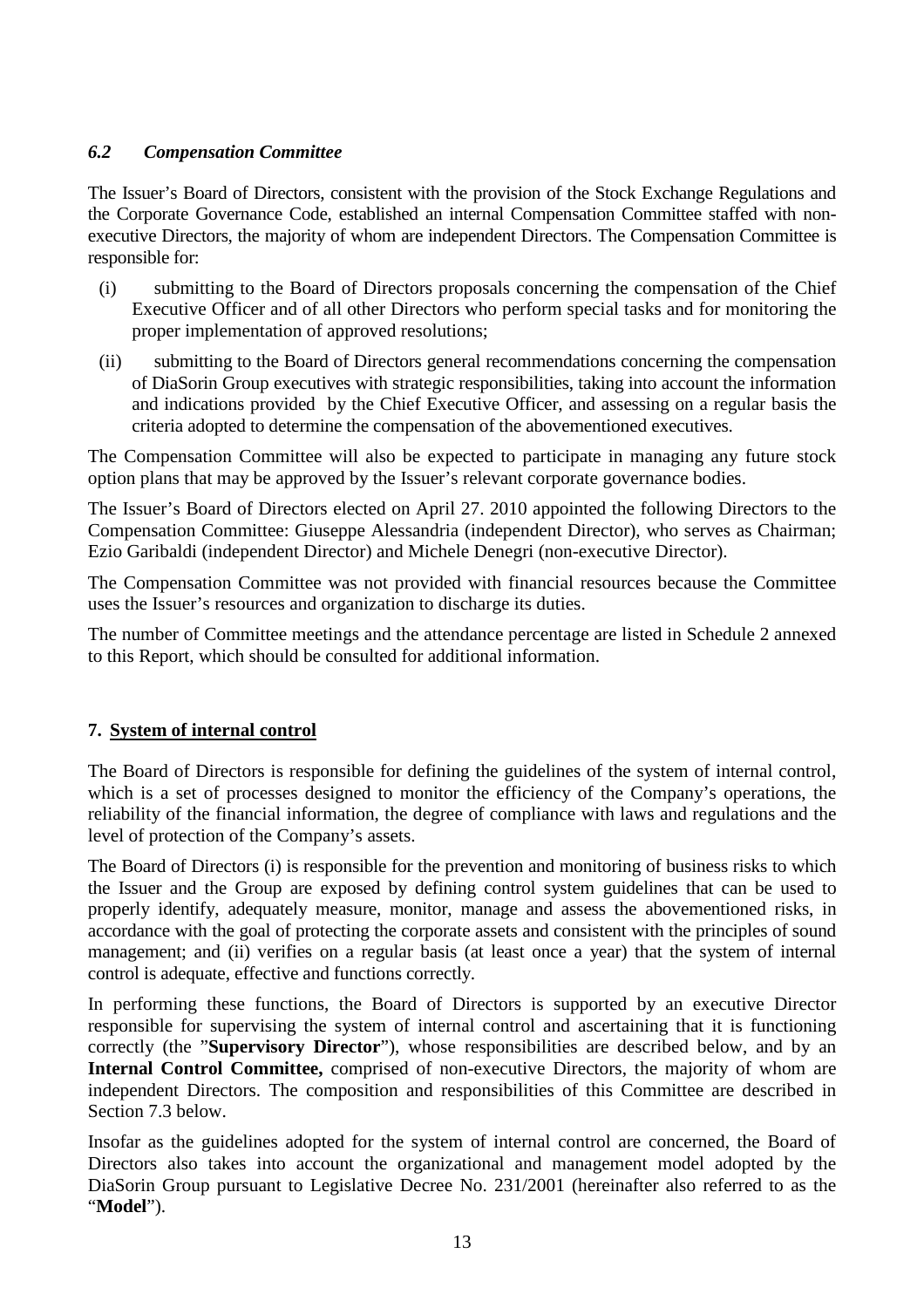Acting upon on a recommendation by the Supervisory Director and with the input of the Internal Control Committee, the Board of Directors established the post of **Internal Control Officer**, to which it currently appointed the manager of the Internal Audit Department, a function currently performed by Luca De Rosa.

The Issuer's Board of Directors agreed to: (i) assign to the Supervisory Director the tasks described in Section 7.1 below; and (ii) assign to the Internal Control Officer the tasks described in Section 7.2 below.

The Internal Control Officer shall be supplied with sufficient resources to perform the assigned tasks, including those involving the operational structure and the internal organizational procedures for accessing the information needed to discharge his responsibilities.

#### **(I)** *Main features of the existing risk management and internal control systems applied to the financial reporting process, including consolidated data, when applicable, in accordance with Article 123-bis, Section 2, Letter b), of the TUF (hereinafter also referred to as the "management system")*

The Risk Management and Internal Control System applied to the financial reporting process adopted by the DiaSorin Group was developed using as a reference model and performance objective the COSO Report<sup>(1)</sup>, according to which, the Internal Control System, in the most general terms, can be defined as " a process, effected by an entity's Board of Directors, management and other personnel for the purpose of providing reasonable assurance regarding the achievement of objectives in the following categories:

- effectiveness and efficiency of operations;
- reliability of financial reporting;

 $\overline{a}$ 

compliance with applicable laws and regulations."

Insofar as the financial reporting process is concerned, the corresponding objectives are the truthfulness, accuracy, reliability and timeliness of the financial reporting.

The Group, in defining its internal control system for the financial reporting process, complied with the guidelines provided in this area in the following reference laws and regulations:

- Legislative Decree No. 58 of February 24, 1998 (TUF), as amended, specifically with regard to the provisions concerning the "Certification of the Statutory and Consolidated Annual Financial Statements and Semiannual Report by the Corporate Accounting Documents Officer and the Delegated Governance Bodies Pursuant to Article 154-*bis* of the TUF;"

- Law No. 262 of December 28, 2005 (as amended, including the amendments introduced by the Legislative Decree of October 30, 2007 adopting the Transparency Directive) specifically with regard to the preparation of corporate accounting documents;

The Issuers' Regulations published by the Consob, as amended;

- The Italian Civil Code, which extends to the Corporate Accounting Documents Officers liability for company management actions (Article 2434), the crime of disloyalty due to the conveyance or promise of a benefit (Article 2635) and the crime of obstructing public and oversight authorities in the performance of their functions (Article 2638);

- Legislative Decree No. 231, of June 8, 2001, which, citing, *inter alia,* the abovementioned provisions of the Italian Civil Code and the civil liability of legal entities for crimes committed by

<sup>&</sup>lt;sup>1</sup> COSO Model, developed by the Committee of Sponsoring Organizations of the Treadway Commission - "Internal Control – Integrated Framework" published in 1992 and updated in 1994 by the Committee of Sponsoring Organizations of the Treadway Commission.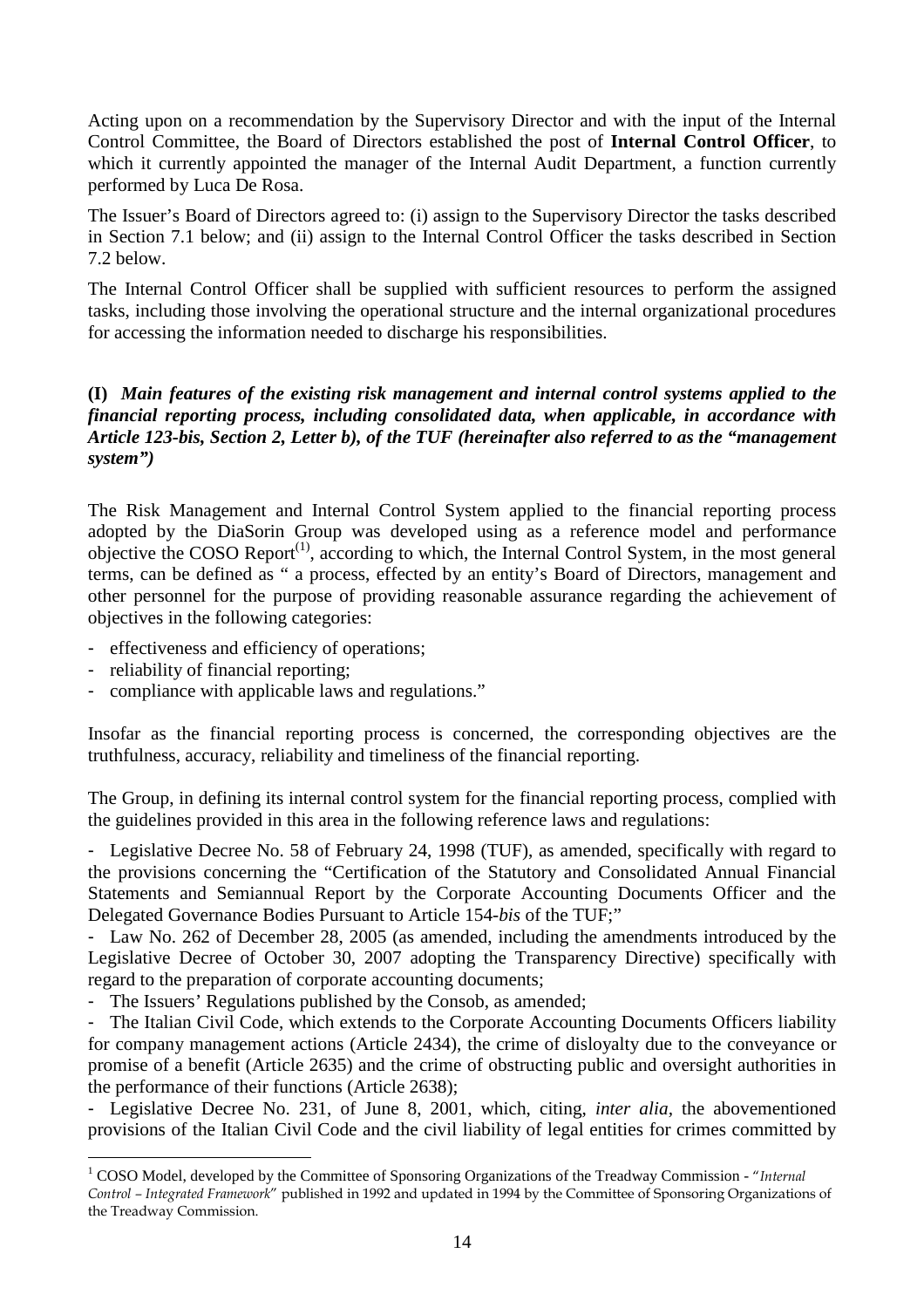their employees against the public administration and market abuse crimes, classifies the Corporate Accounting Documents Officer as a Top Management Person.

The Risk Management and Internal Control System applied to the financial reporting process adopted by the DiaSorin Group fits within the broader framework provided by the Group's Internal Control System, which is comprised of several components, including:

- the Group's Code of Ethics;

- the Organizational and Management Model Pursuant to Legislative Decree No. 231/2001 and related protocols;

- the procedures for internal dealing disclosures;
- the principles for the execution of material transactions;
- the Procedure for Related-party Transactions
- the system of proxies and powers of attorney;
- the organization chart and job description chart;
- the procedure for disclosing price sensitive information;
- the risk scoping process applied to quantitative and qualitative risk analysis;
- the Accounting and Administrative Control System.

DiaSorin's Accounting and Administrative Control System is comprised of a set of procedures and operational documents, including:

- Group Accounting Manual – Document designed to promote the development and use within the Group of consistent accounting criteria for the recognition, classification and measurement of the results from operations;

- Administrative and accounting procedures – Documents that define responsibilities and controls rules specifically with regard to administrative and accounting processes;

- Financial statement and reporting instructions and closing schedules – Documents used to communicate to the various Company departments the operational and detailed procedures for managing the activities required to prepare the financial statements by predetermined and shared deadlines;

- Technical User Manual for the Group Reporting System – Document provided to all employees who are directly in the process of preparing and/or reviewing accounting reports, which explains who the Reporting System operates.

DiaSorin's Accounting and Administrative Control Model defines the method that must be applied when implementing the Risk Management and Internal Control System, which includes the following phases:

#### *a***)** *Mapping and assessment of the risks entailed by financial reporting*

The mapping and assessment of the risks entailed by the production of accounting reports is carried out by means of a structured scoping process. The implementation of this process includes identifying all of the objectives that the Internal Control System applied to financial reporting must achieve to deliver a truthful and fair presentation. These objectives refer to the financial statement "disclosures" (existence and occurrence of events, completeness, rights and obligations, measurement/recognition, presentation and reporting) and other control objectives (e.g., compliance with authorization limits, separation of tasks and responsibilities, documentation and traceability of transactions, etc.).

The risk assessment process is thus focused on those areas of the financial statements identified as potentially having an impact on financial reporting in terms of failure to achieve control objectives.

The process of determining which entities should be classified as "significant entities" in terms of their impact on financial reporting serves the purpose of identifying, with regard to the Group's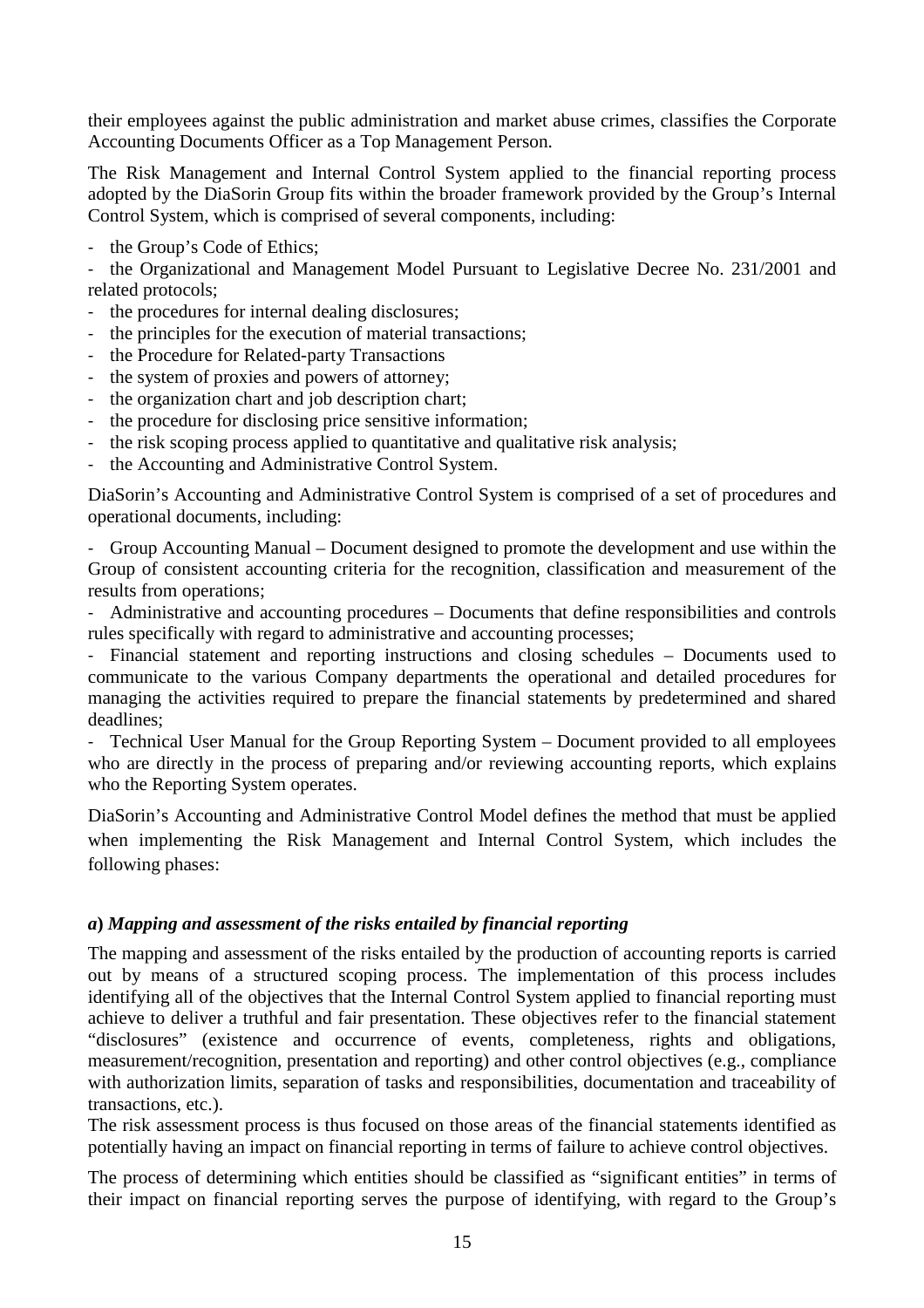consolidated financial statements, the subsidiaries, financial statement accounts and administrative and accounting processes that are deemed to be "material," based on valuations carried out using both quantitative and qualitative parameters.

# *b***)** *Definition of controls for the mapped risks*

As mentioned above, the definition of the controls required to mitigate the mapped risks within administrative and accounting processes is carried out taking into account the control objectives associated with financial reporting for processes deemed to be material.

If the implementation of the phase of determining the scope of the assessment process uncovers sensitive areas that are not governed, in whole or in part, by the corpus of administrative and accounting procedures, the existing procedures are amended and, working in concert with the Corporate Accounting Documents Officer, new procedures are adopted for the affected areas.

#### *c***)** *Assessment of controls for the mapped risks and handling of any known issues*

The assessment of the effectiveness and level of implementation of the administrative and accounting procedures and of the controls they contain is carried out through specific testing activities that are consistent with best industry practices.

Testing is carried out continuously throughout the year at the request of and in coordination with the Corporate Accounting Documents Officer, who uses his own organization and the Internal Auditing Department.

As part of the implementation process, the delegated governance bodies and the administrative managers of subsidiaries are required to provide the Corporate Accounting Documents Officer with an affidavit concerning tests performed to assess the effectiveness and level of implementation of the administrative and accounting procedures.

The Corporate Accounting Documents Officer, working with the support of the Internal Auditing Department, prepares an Audit Report in which he provides an overview of the assessment of the controls established for the mapped risks. The assessment of controls can result in the definition of supplemental controls, corrective actions or improvement plans to address any identified issues.

The Audit Reports produced during the year are first discussed with the Chief Executive Officer and then communicated to the Company's Board of Statutory Auditors, Internal Control Committee and Board of Directors.

The Risk Management and Internal Control System applied to the financial reporting process is overseen by the Accounting Documents Officer, who is appointed by the Board of Directors, in concert with the Chief Executive Officer. The Accounting Documents Officer is responsible for developing, implementing an approving the Accounting and Administrative Control Model and assessing its effectiveness, and is required to issue certifications of the separate and consolidated annual financial statements and the semiannual financial report (separate and consolidated). The Accounting Documents Officer is also responsible for establishing adequate administrative and accounting procedures for the production of statutory and consolidated financial statements and, with the support of the Internal Auditing Department, providing subsidiaries with guidelines for the implementation of appropriate activities to assess their Accounting Control Systems.

In the performance of his functions, the Corporate Accounting Documents Officer:

- interacts with the Internal Auditing Department/Internal Control Officer, who performs independent audits of the effectiveness of the Internal Control System and supports the Corporate Accounting Documents Officer in monitoring the System;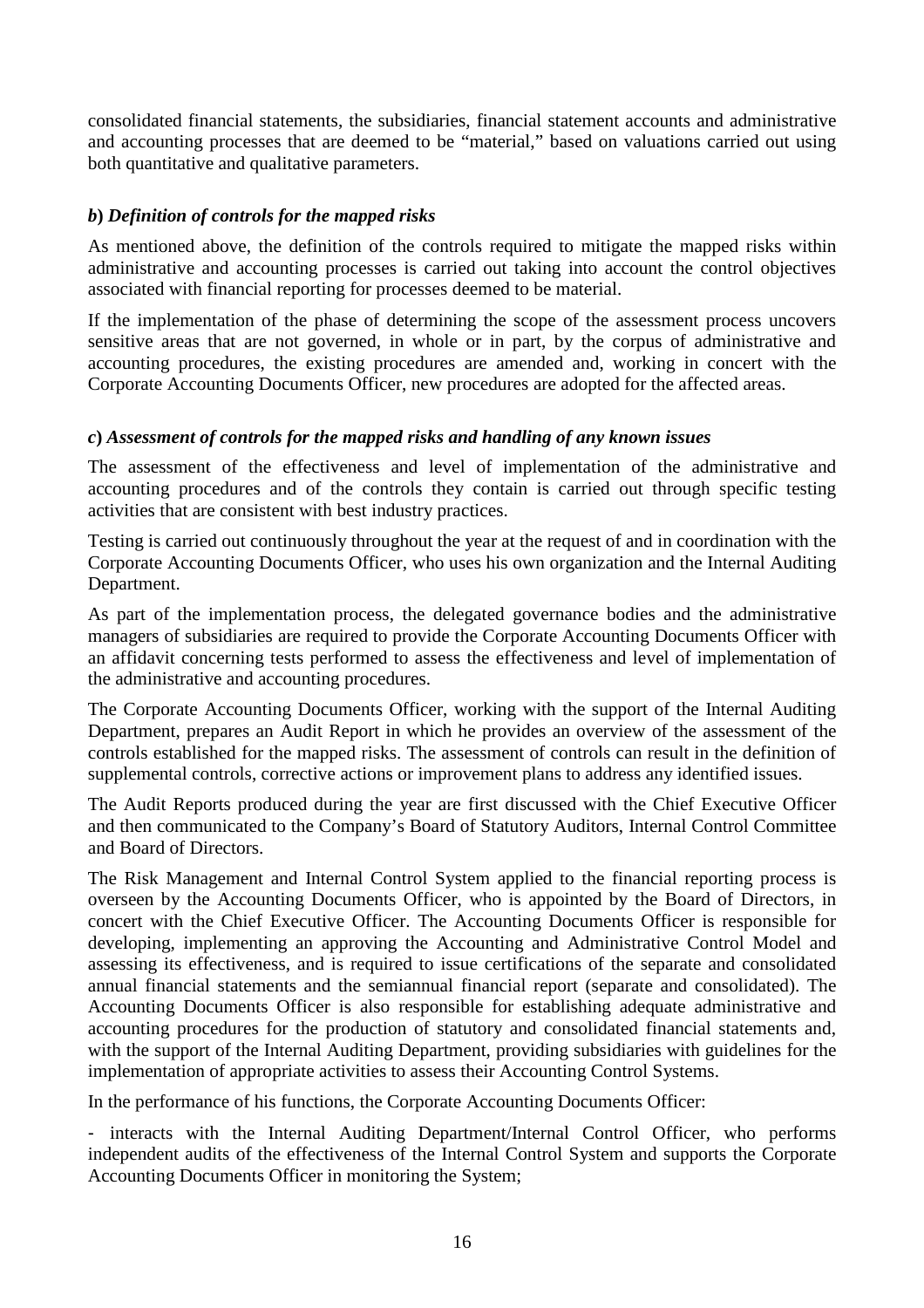- is supported by the managers of the affected departments, who, with respect to the area under their jurisdiction, attest to the completeness and reliability of the information flows provided to the Corporate Accounting Documents Officer for financial reporting purposes;

- coordinates the activities of the Accounting Managers of subsidiaries, who are responsible, together with the delegated governance bodies, for implementing within their companies adequate accounting control systems to monitor administrative and accounting processes and assessing their effectiveness over time, reporting the results to the Parent Company as part of the internal certification process;

- establishes a mutual exchange of information with the Internal Control Committee and the Board of Directors, reporting on the work he performed and the adequacy of the Internal Control System.

The Board of Statutory Auditors and the Oversight Board are informed about the adequacy of the Internal Control System.

# **(II)** *Code of Ethics and Organizational Model pursuant to Legislative Decree No. 231/2001*

The Issuer approved and implemented a **Group Code of Ethics** with the aim of providing all employees with consistent rules of conduct and defining their rights and obligations, as they apply to the performance of any activity that may affect the Issuer's interests.

The Code of Ethics, currently adopted by all DiaSorin Group companies, sets forth the general principles that define the values that underpin the Issuer's operations.

In addition, as required by the provisions of Article 2.2.3, Section 3, Letter k), of the Stock Exchange Regulations and in order to ensure that all business transactions and corporate activities are carried out fairly and transparently, protect the Company's position and image, meet the expectations of its shareholders and protect the jobs of its employees, the Board of Directors adopted the model required by Legislative Decree No. 231/2001 in connection with the Company's administrative liability for crimes committed by its employees (also referred to as the "Model") and appointed the related **Oversight Board**.

This model was developed taking into account the provisions of Legislative Decree No. 231/2001, the guidelines provided by relevant trade associations (particularly those of Assobiomedica) and the guidelines published by Confindustria.

Moreover, the Issuer revised its Model to make it consistent with the new requirements of Legislative Decree No. 123/2007 and the rules on market abuse introduced by the TUF. The revised model includes two new Special Sections that concern violations of the accident prevention rules of Legislative Decree No. 81/2008 (Uniform Occupational Safety Code), formerly governed by the provisions of Legislative Decree No. 626/1994, now repealed, and crimes involving market abuse (and manipulation) and abuse of insider information.

In addition, on March 9, 2012, the Board of Directors agreed to amend the Model, adding a Special Section that deals with certain issues listed in Legislative Decree No. 121/2011 concerning environmental crimes.

The Oversight Board currently in office includes the following members: Marco Minolfo, Manager of the Corporate Counsel and Corporate Affairs Department; Luca De Rosa, the Issuer's Internal Control Officer; and an outside professional responsible for the controls required by occupational safety regulations, as set forth in Legislative Decree No. 123/2007 and other pertinent regulations. The Oversight Board is responsible for ensuring that the Mode is functioning correctly, is effective and is being complied with, and for recommending updates to the model and Company procedures, when appropriate.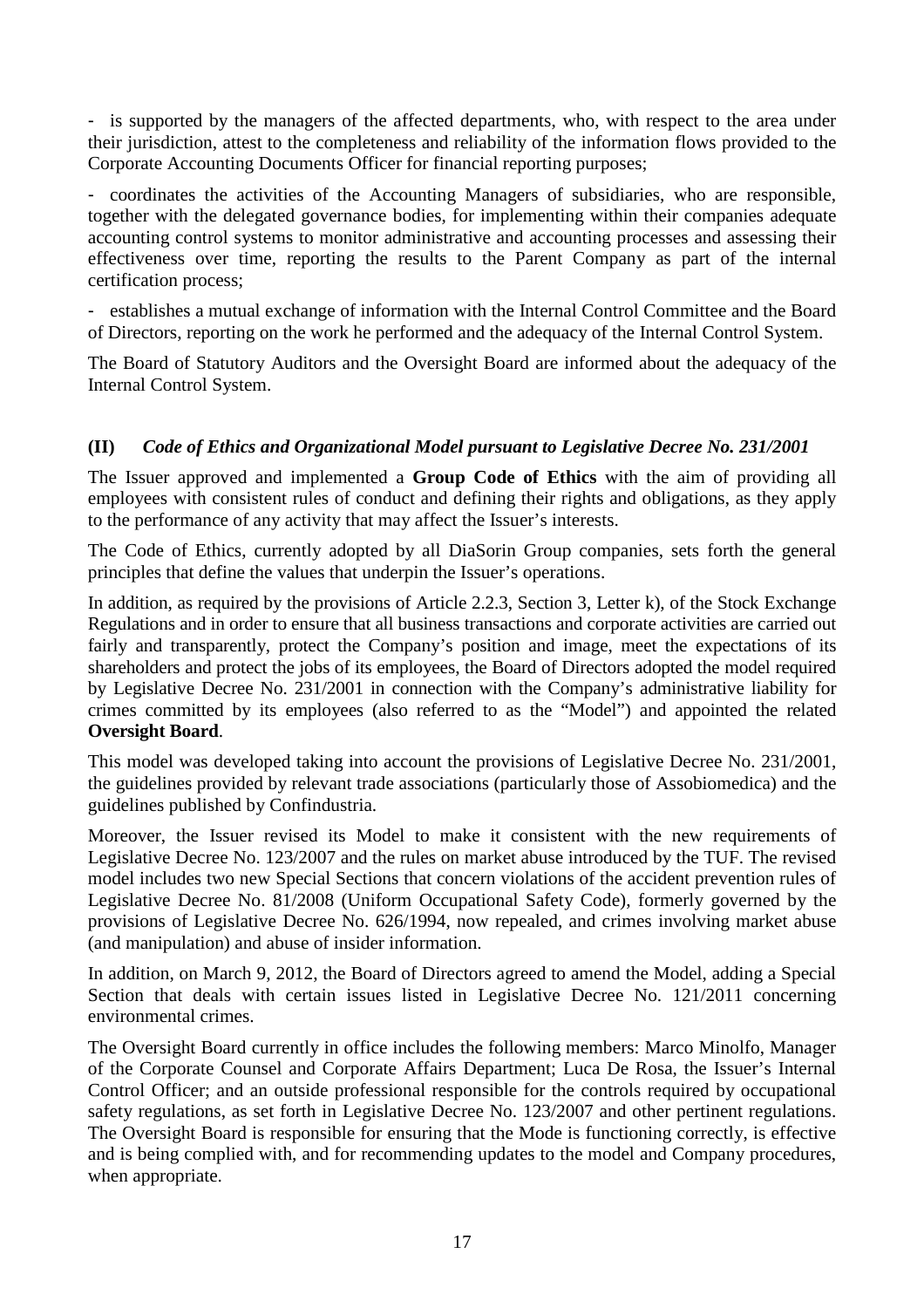Once a year, the Oversight Board presents to the Board of Directors the findings of its oversight activity, subsequent to discussing them with the Internal Control Committee.

A detailed description of the main characteristics of the risk management and internal control system applied to financial reporting, including consolidated financial statements, as required by Article 123-*bis,* Section 2, Letter b), of the TUF, is provided in the Report on the Company's Operations annexed to the statutory and consolidated financial statements.

# *7.1 Supervisory Director responsible for the effective implementation of the system of internal*

#### *control*

The Supervisory Director is responsible for overseeing the effective implementation of the system of internal control, with the support of the Internal Control Committee.

The Supervisory Director, working within and in accordance with the guidelines established by the Board of Directors, is responsible for:

- (a) Identifying corporate risks, based on the characteristics of the Issuer's businesses and of the industries in which it operates, both directly and through Group companies;
- (b) Designing, constructing and managing the system of internal control;
- (c) Monitoring the efficiency, adequacy and effective implementation of the system of internal control;
- (d) Making sure that the system of internal control is updated to address any issues that may have arisen during the monitoring process or as a result of the evolution of the Company's organization or operational structure, changes in the Company's business and changes in the statutory and regulatory framework that may be relevant to the Group.

In performing these tasks, the Supervisory Director relies on the support of the Internal Control Officer and reports to the Board of Directors about the work performed upon request or whenever the Supervisory Director deems it necessary in connection with the occurrence of specific problems.

On April 27, 2010, the Issuer's Board of Directors reappointed Carlo Rosa, the Issuer's Chief Executive Officer and General Manager, to the post of Supervisory Director. Mr. Rosa had been appointed to this post by the previous Board of Directors.

During the course of the year, the Supervisory Director:

- Identified the main corporate risks (strategic, operational, financial and compliance related), taking into account the characteristics of the businesses carried out by the Issuer and its subsidiaries, and submitted them to the Board of Directors for review on a regular basis;
- Implemented the guidelines defined by the Board of Directors, designing, constructing and managing the system of internal control, monitoring on an ongoing basis the system's overall adequacy, effectiveness and efficiency and the need for any adjustments;
- Updated the system in response to changes in operating conditions and in the relevant regulatory framework;
- Reviewed the assessments performed by the Internal Control Officer.

# *7.2 Internal Control Officer*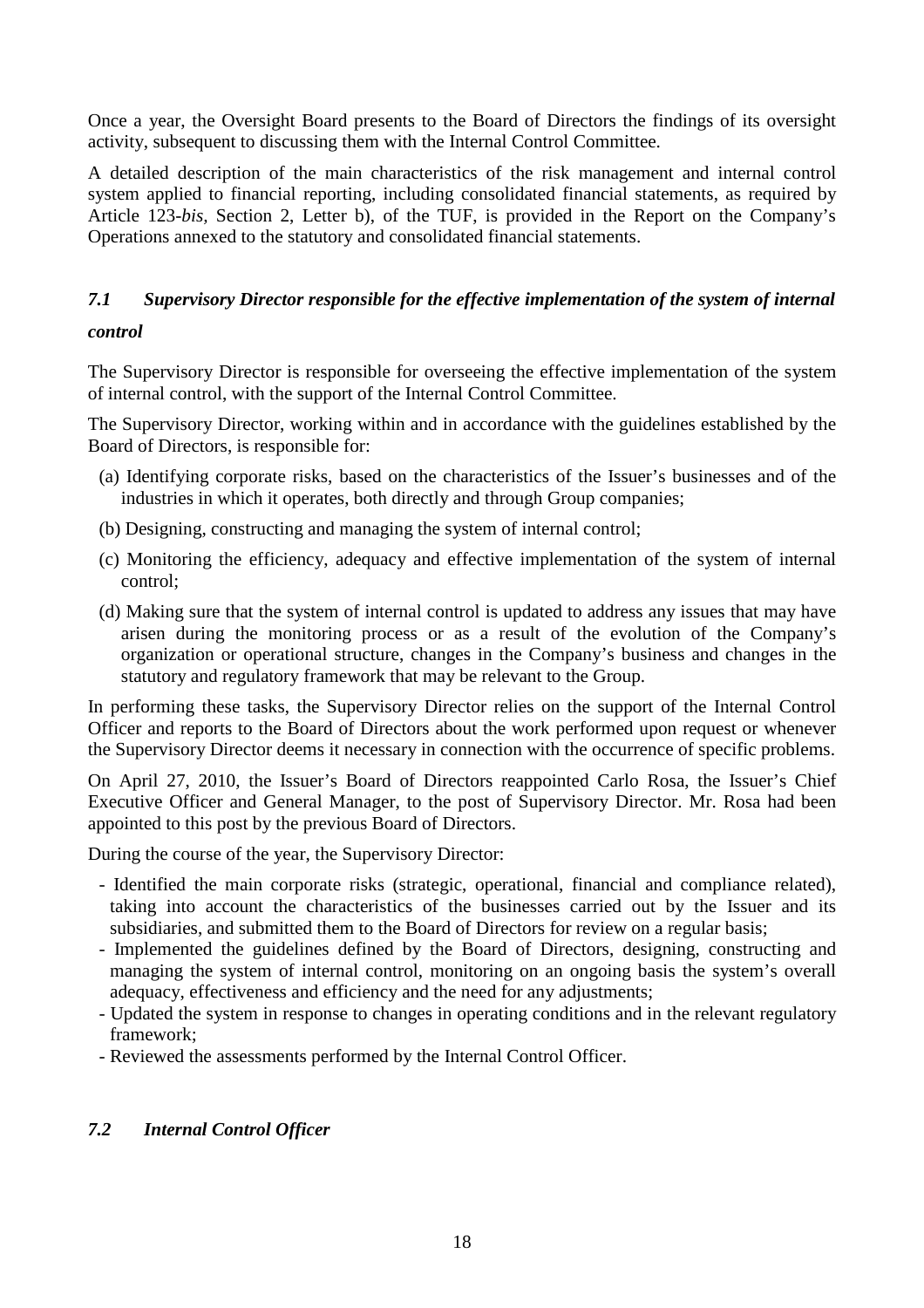The Internal Control Officer, who is not responsible for any operational unit and does not report to any manager of an operational unit, was appointed by the Board of Directors upon a proposal by the Supervisory Director. He is required to perform the following tasks:

- (i) Verify the efficiency, adequacy and effective implementation of the system of internal control;
- (ii) Assist the Supervisory Director in performing the tasks assigned to him;
- (iii) Report at least quarterly to the Supervisory Director, preferably with a written report, and provide the Internal Control Committee and the Board of Statutory Auditors with regular semiannual reports;
- (iv) Immediately inform the Supervisory Director, the Board of Directors and the Internal Control Committee whenever an operational review process uncovers risk profiles that could have a material impact on the Issuer or developments that, potentially, could have a material adverse effect on the Issuer;
- (v) Attend meetings of the Board of Directors and the Internal Control Committee whenever the presence of the Internal Control Officer is requested;
- (vi) Perform any additional tasks that the Board of Directors may choose to assign to the Internal Control Officer, particularly in the area of internal auditing.

On July 20, 2007, the Issuer's Board of Directors appointed to the post of Internal Control Officer the manager of the Internal Audit Department, a function currently performed by Luca De Rosa. The Internal Control Officer:

- Was provided with direct access to all of the information needed to discharge his duties;

- Reported about the work performed to the Internal Control Committee and the Board of Statutory Auditors;

- Reported about the work performed to the Supervisory Director.

#### *7.3 Internal Control Committee*

The Board of Directors established an Internal Control Committee to which it appointed nonexecutive independent Directors, the majority of whom are independent. The Chairman of the Board of Statutory Auditors, or another Statutory Auditor designated by the abovementioned Chairman, attends Committee Meetings. The Supervisory Director and, at the Committee's invitation, the Internal Control Officer or other employees whose presence may be deemed useful for the proceedings may also attend Committee meetings.

The Internal Control Committee provides consulting support and makes recommendations to the Board of Directors. Specifically, it is required to do the following:

- (i) It assists the Board of Directors in performing tasks related to the system of internal control, particularly with regard to defining the system's guidelines and assessing on a regular basis the adequacy, efficiency and effective implementation of the system of internal control;
- (ii) At the request of the Supervisory Director, it provides advice on specific issues related to the identification of corporate risks and the design, construction and management of the system of internal control;
- (iii) It reviews the work plan prepared by the Internal Control Officer and the reports that the Internal Control Officer submits every six months;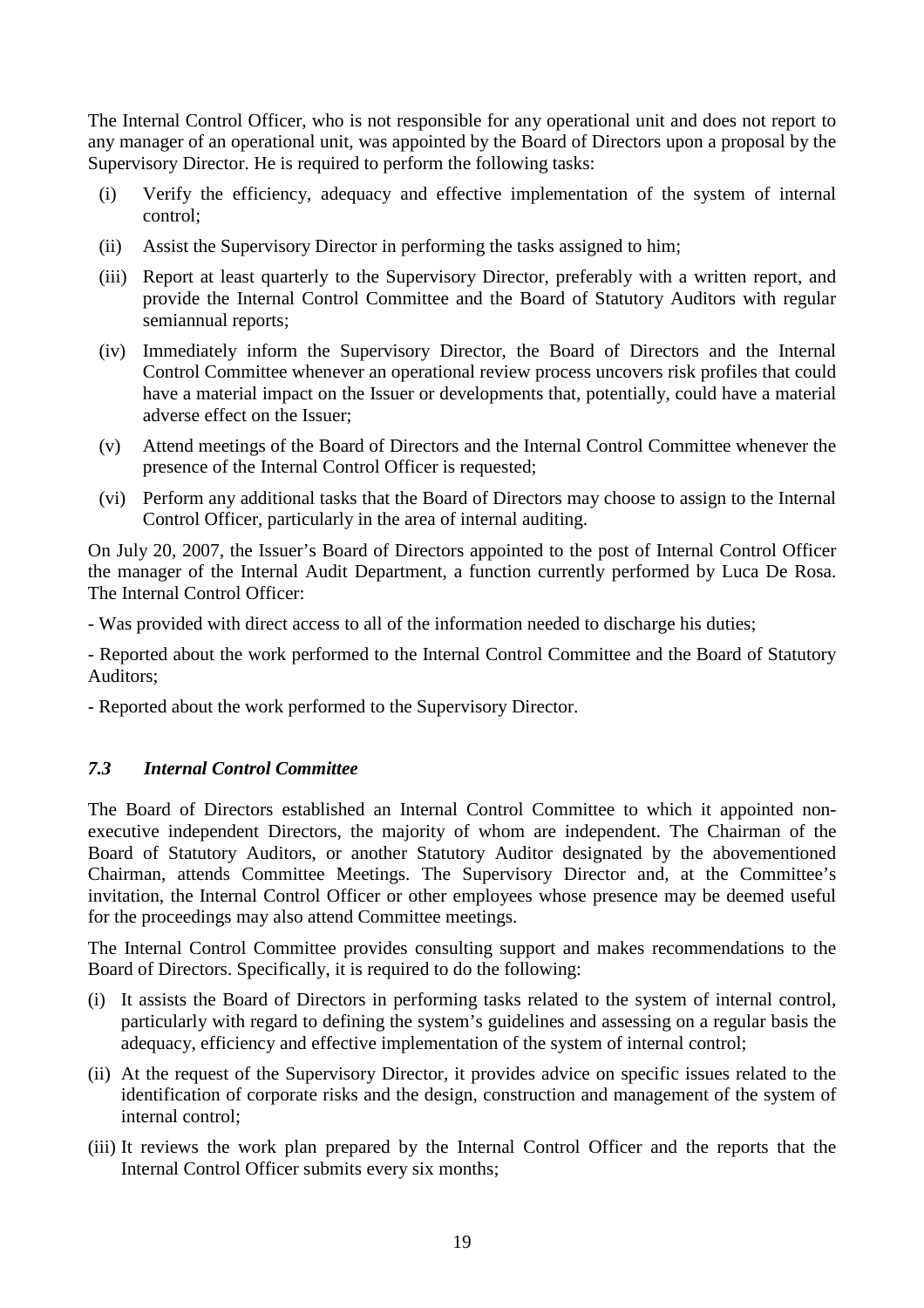- (iv) Together with the Accounting Documents Officer and the independent auditors, it assesses the adequacy of the accounting principles used by the Company and the consistency of their use in preparing the consolidated financial statements;
- (v) It evaluates proposals submitted by the independent auditors in connection with the award of the audit assignment, as well as their audit work plan and the conclusions presented in the audit report and the management letter, in addition to monitoring the effectiveness of the auditing process;
- (vi) It reports to the Board of Directors at least once every six months, on the occasion of the approval of the Annual Report and the Semiannual Report, about the work performed and the adequacy of the system of internal control;
- (vii) It performs any additional tasks that the Board of Directors may choose to assign to the Committee, specifically in areas related to the interaction with the independent auditors, the work performed by the Oversight Board pursuant to Legislative Decree No. 231/2001 and the provision of consulting support with regard to related-party transactions.

In the performance of its functions, the Internal Control Committee is authorized to access the information and corporate services it needs to discharge its duties and may retain the support of outside consultants, within the limits determined by the Board of Directors.

Meeting on April 27, 2010, the Board of Directors reappointed the following Directors to the Internal Control Committee: Ezio Garibaldi (independent Director), who serves as Chairman; Franco Moscetti (independent Director) and Enrico Mario Amo (non-executive Director), who has significant expertise in the areas of accounting and finance.

The Committee was not provided with financial resources because the Committee uses the Issuer's resources and organization to discharge its duties.

The number of Committee meetings and the attendance percentage are listed in Schedule 2 annexed to this Report. The Chairman of the Board of Statutory Auditors attended all Committee meetings.

In 2011, the Internal Control Committee carried out a review of the guidelines and implementation effectiveness of the internal control systems adopted by major Group subsidiaries.

#### **8. Related-party transactions**

With regard to related-party transactions, on November 5, 2010, the Issuer's Board of Directors adopted a new **Procedure for related-party transactions** in accordance with the regulations governing "Related-party transactions" adopted by the Consob with Resolution No. 17221 of March 12, 2010 (as amended by Resolution No. 17389 of June 23, 2010) to implement Article 2391-*bis* of the Italian Civil Code and Articles 113-*ter*, 114, 115 and 154-*ter* of the TUF.

The Board of Directors established a **Related-party Committee,** to which it appointed the independent Directors Giuseppe Alessandria, Ezio Garibaldi and Franco Moscetti, who was named Committee Coordinator.

The new Procedure went into effect on January 1, 2011 and was published on the Company website (www.DiaSorin.com), as required by the applicable regulations.

#### **9. Shareholders' Meeting**

When convened in ordinary session, the Shareholders' Meeting has jurisdiction over the following areas:

(a) It approves the financial statements;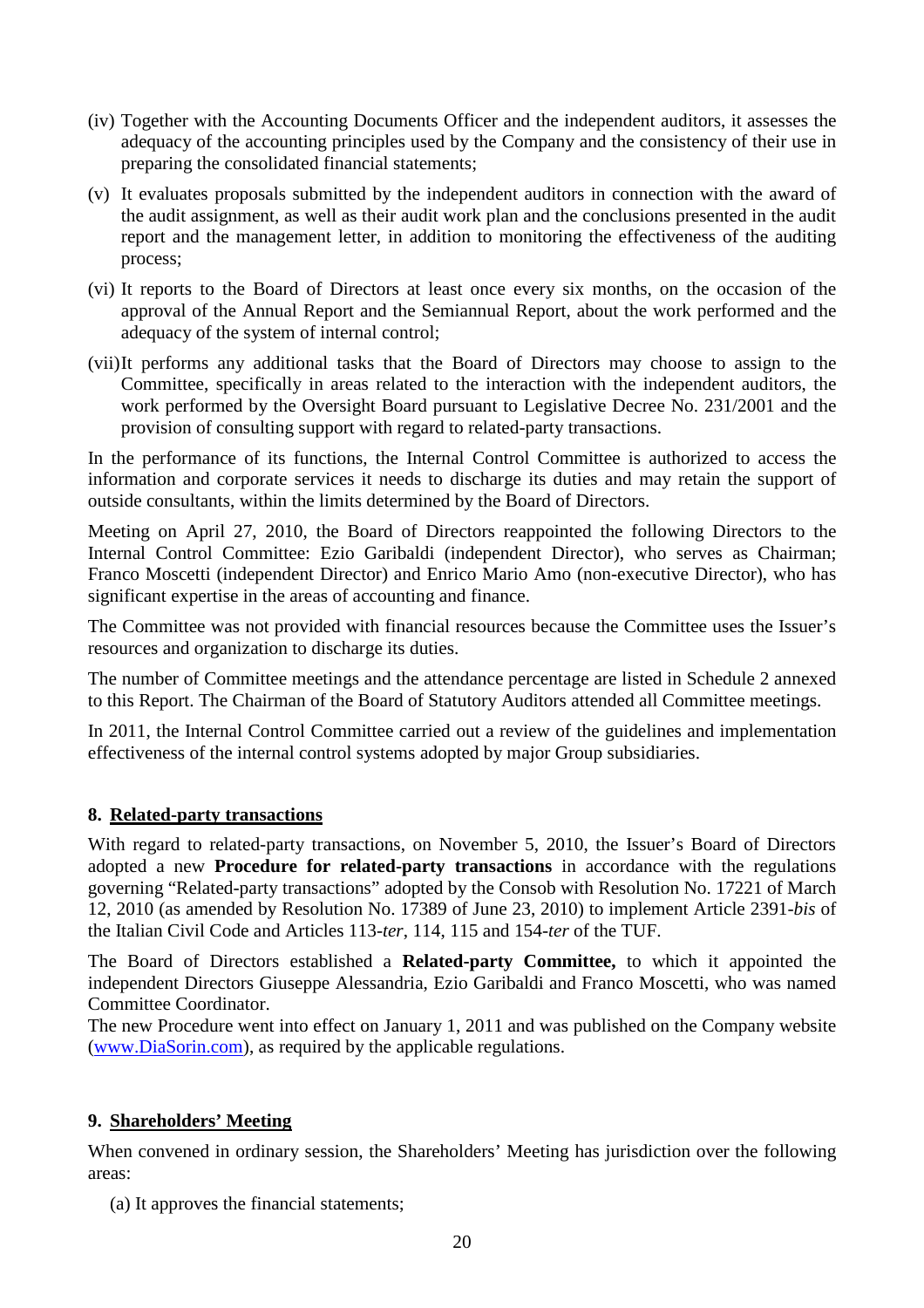- (b) It elects and dismisses the Directors, Statutory Auditors and the Chairman of the Board of Directors and the Accounting Control Officer, when one is required;
- (c) It determines the compensation of Directors and Statutory Auditors;
- (d) It votes on resolutions concerning the responsibility of Directors and Statutory Auditors;
- (e) It votes on resolutions concerning other matters over which it has jurisdiction pursuant to law and issues any authorizations that the Bylaws may require in connection with activities carried out by Directors, who are responsible for the actions they perform;
- (f) It approves regulations governing the handling of Shareholders' Meetings;
- (g) It votes on resolutions concerning any other issue over which it has jurisdiction pursuant to law.

The Extraordinary Shareholders' Meeting approves resolutions concerning amendments to the Bylaws; the appointment, replacement and powers of liquidators; and any other issue over which it has specific jurisdiction pursuant to law. The Board of Directors has jurisdiction over the areas listed in Article 15 of the Bylaws, it being understood that it can cede jurisdiction over these issues to the Shareholders' Meeting convened in extraordinary session.

The relevant provisions of the law shall be applied to determine whether an Ordinary or Extraordinary Shareholders' Meeting has been validly convened and its resolutions validly adopted.

Pursuant to Article 9 of the Bylaws, only the holders of voting rights may attend the Shareholders' Meeting, in accordance with the regulations in effect at any given time.

At present, the Issuer finds no need to adopt special regulations to govern the handling of Shareholders' Meetings, since it believes that the governance of the Meeting exercised by the Chairman, in accordance with attendance rules summarized by the Chairman at the beginning of each session, is adequate.

#### **10. Treatment of insider information**

Insofar as the issues related to the treatment of insider information are concerned, the Issuer's Board of Directors has adopted the initiatives and/or procedures summarized below, which are designed to monitor access to and circulation of insider information prior to their disclosure to the public and ensure compliance with statutory and regulatory confidentiality requirements.

#### *10.1 Register of parties with access to insider information*

Specifically with regard to the obligation incumbent upon issuers of listed securities, parties linked with them through a control relationship or parties who act in their name or on their behalf to set up the register of parties with access to insider information required pursuant to Article 115-*bis* of the TUF, at a meeting held on February 12, 2007, the Issuer's Board of Directors agreed to adopt a **Procedure for Managing the Register of Parties with Access to Insider Information.** On May 15, 2007, it appointed to the post of Manager of the Register of parties with access to insider information the Manager of the Corporate Counsel and Corporate Affairs Department, a function currently performed by Marco Minolfo.

#### *10.2 Internal Dealing*

On February 12, 2007, in order to address to the disclosure requirements that arise from the new internal dealing regulations set forth in Article 114, Section 7 of the TUF and Articles 152-*sexies*, 152-*septies* and 152-*octies* of the Issuers' Regulations, the Issuer's Board of Directors agreed to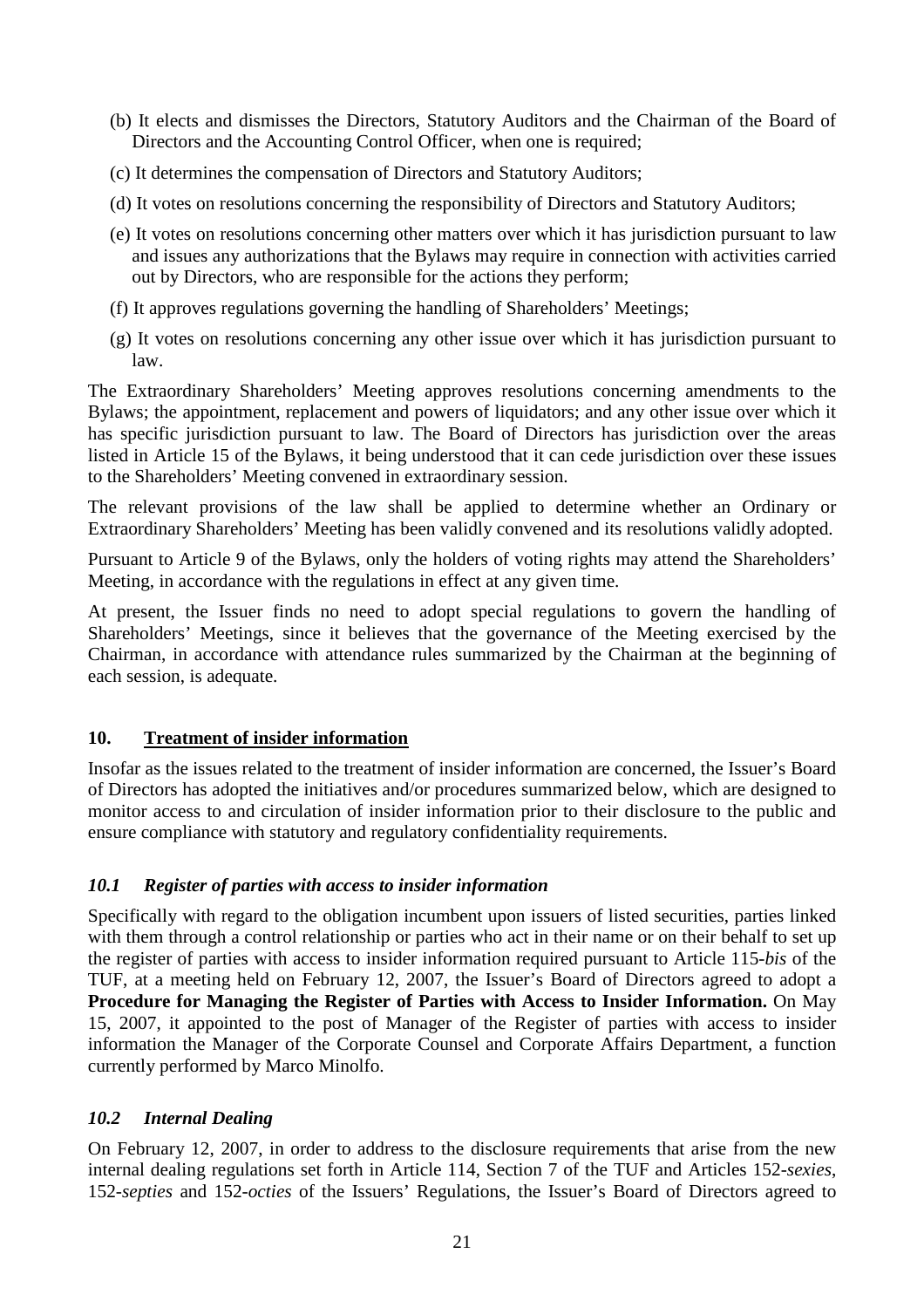adopt a **Procedure to comply with internal dealing requirements**, appointing to the post of Internal Dealing Officer the Manager of the Corporate Counsel and Corporate Affairs Department, a function currently performed by Marco Minolfo.

# *10.3 Procedure for the public disclosure of insider information*

On May 15, 2007, with regard to additional issues related to the handling of insider information, the Board of Directors adopted a procedure to regulate the internal handling and public disclosure of price sensitive information.

# **11. Investor Relations**

The Issuer's departments with jurisdiction over this area are actively engaged in an ongoing dialog with the shareholders and with institutional investors.

As part of this process and pursuant to Article 2.2.3, Section 3, Letter j, of the Stock Exchange Regulations, the Company established an internal Investor Relations Office, with responsibility for handling relations with all shareholders, including institutional investors, and may be asked to perform additional tasks in connection with the handling of price sensitive information and relations with the Consob and Borsa Italiana. This office is currently headed by Riccardo Fava.

Consequently, communications with DiaSorin should be e-mailed to riccardo.fava@DiaSorin.it.

The disclosure of information to investors will also be accomplished by making the more significant corporate information available promptly and on a regular basis on the Issuer's website (www.DiaSorin.com).

#### **12. Board of Statutory Auditors**

Pursuant to Article 18 of the Bylaws, the Board of Statutory Auditors is comprised of three Statutory Auditors and two Alternates, who are elected for a three-year term of office and may be reelected.

Statutory Auditors must meet the requirements of the relevant laws currently in force, also with regard to the limits on the number of governance posts they may hold. Specifically, in the areas of professional requirements, for the purposes of the provisions (when applicable) of Article 1, Section 3, of Ministerial Decree No. 162 of March 30, 2000, which makes reference to Section 2, Letters b) and c), of the abovementioned Article 1, it shall be understood that the expression "subject matters closely related to the businesses in which the Issuer is engaged" shall be understood to mean those related to the health-care and medical industries.

The Board of Statutory Auditors performs the tasks and activities required pursuant to law.

Moreover, Statutory Auditors, acting collectively or individually, may ask the Directors to provide information, clarify previous disclosures and, more in general, furnish data about the Company's operating performance or specific transactions. They may also carry out at any time inspections and controls and request information pursuant to law. Two Statutory Auditors, acting jointly, have the right to convene a Shareholders' Meeting.

The Board of Statutory Auditors is required to meet at least once every 90 days.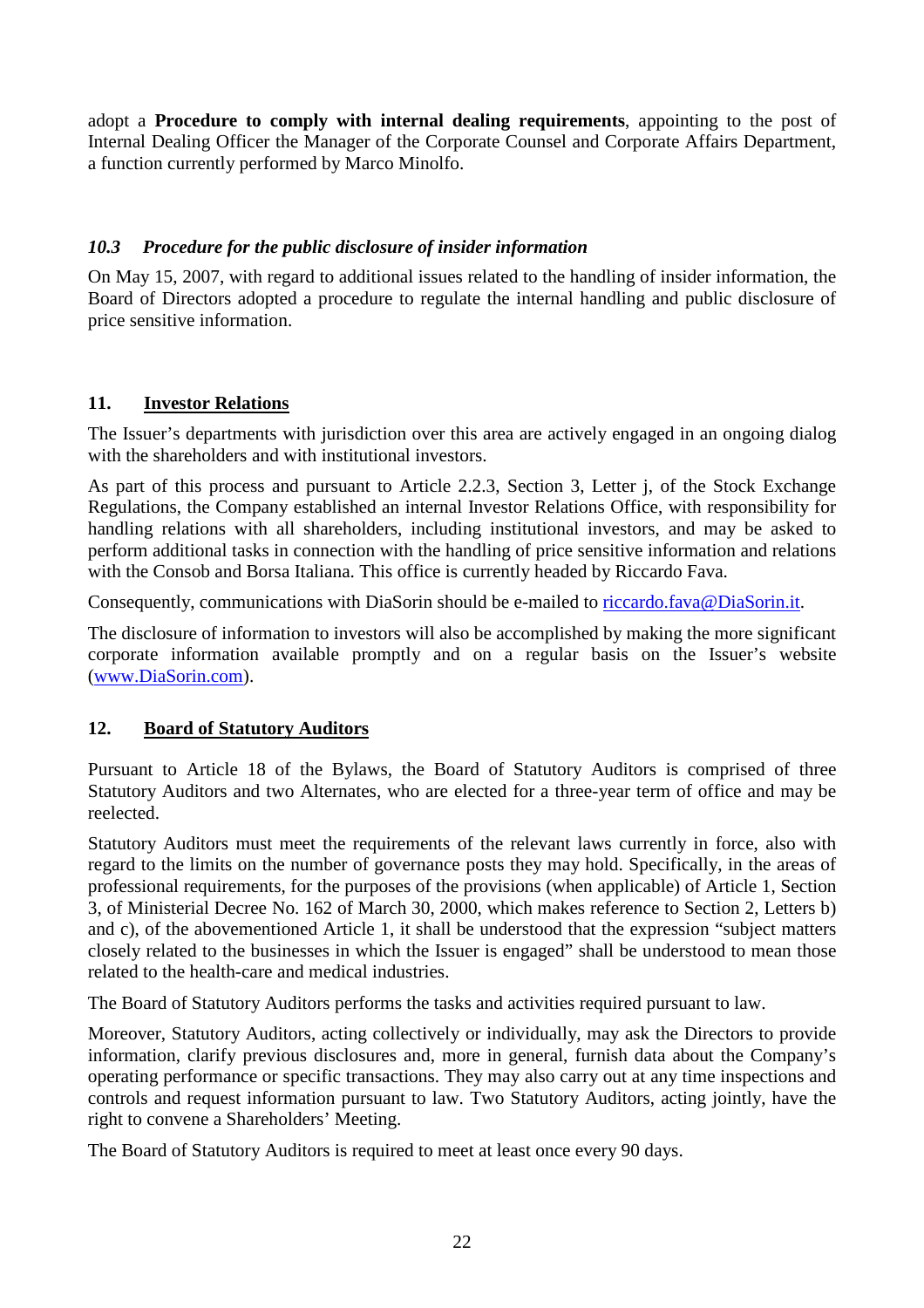The provisions of the Issuer's Bylaws (Article 18) that govern the election of the Board of Statutory Auditors effectively ensure compliance with the requirements of Article 148, Section 2-bis, of the TUF introduced by Law No. 262/2005, as amended, which are summarized below.

The Board of Statutory Auditors is elected on the basis of slates of candidates filed by shareholders. Each shareholder, shareholders belonging to a shareholders' agreement that meet the requirements of Article 122 of the TUF, the Company's controlling party, its subsidiaries and joint ventures that qualify as such pursuant to Article 93 of the TUF may not file or participate in the filing, directly or through a third party or a nominee, of more than one slate and may not vote for multiple slates. Each candidate can be included on only one slate, on penalty of losing the right to be elected. Votes cast in violation of this requirement will not be attributed to any slate of candidates.

Only shareholders who represent at least 2% of the voting shares may file slates of candidates. Slates filed by shareholders must be deposited at the Company's registered office at least 25 (twenty-five) days prior to the date of the first calling of the Shareholders' Meeting, on penalty of becoming invalid, together with the documents required by the Bylaws. The abovementioned documents must include the following:

- (i) Information identifying the shareholders who are filing the slates and showing the total percentage interest held;
- (ii) An affidavit by the shareholders different from those who hold, jointly or individually, a controlling or relative majority interest attesting that they are not linked with the latter as a result of transactions such as those defined in the relevant laws and regulations currently in force;
- (iii) Detailed information about the candidates' backgrounds, affidavits by the candidates attesting that they meet statutory requirements and accept the nomination and listings of any management and control posts held by the candidates at other companies.. In addition, the requisite certification, issued by an intermediary qualified pursuant to law, attesting that, at time that the slate of candidates is filed with the Company, the filer owned the required number of shares, must be deposited within the deadline set forth in the regulations governing the publication of slates of candidates by the Company.

If the conditions set forth above are not complied with, the affected slate shall be treated as if it had never been filed.

The election system set forth in the Bylaws is as follows:

- (a) The Statutory Auditor candidate listed first in the slate that received the second highest number of votes and is not in any way linked, directly or indirectly, with the parties who filed the slate that received the highest number of votes is elected to the post of Chairman of the Board of Statutory Auditors;
- (b) The candidates listed, respectively, first and second in the slate that received the highest number of votes are elected to the post of Statutory Auditor. Alternate candidates who are listed first in the slates that received the highest and second highest number of votes are elected to the post of Alternate.

If two or more slates receive the same number of votes, a new balloting is held.

If the outcome of the second balloting is still a tie, the slate filed by the shareholders controlling the largest equity interest or, failing that, the slate filed by the largest number of shareholders shall prevail.

If only one slate of candidates is filed, the Statutory Auditors and Alternates are elected from that slate.

If no slates are filed, the Shareholders' Meeting shall adopt the relevant resolutions with the majorities required pursuant to law.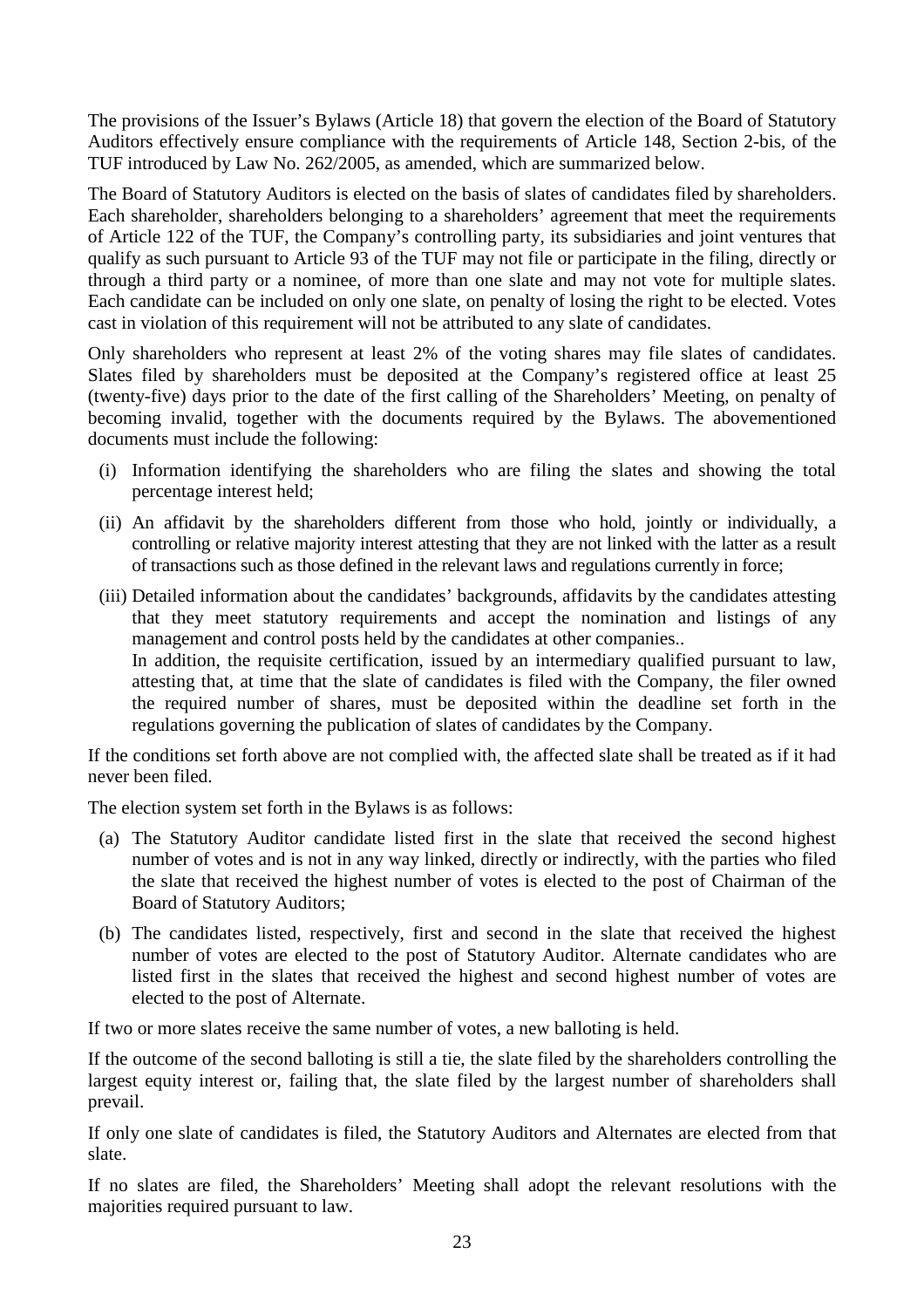If a Statutory Auditor needs to be replaced, he/she is replaced by an Alternate taken from the same slate as the Statutory Auditor who is being replaced. The Alternate thus elected will serve until the next Shareholders' Meeting.

If the Chairman of the Board of Statutory Auditors needs to be replaced, the Chairmanship will pass to the Statutory Auditor elected from the same minority slate.

When the Shareholders' Meeting needs to elect replacement Statutory Auditors and/or Alternates, it shall proceed as follows: if the Statutory Auditors that need to be replaced had been elected from the majority slate, they shall be elected by a plurality of the votes, without any slate requirements; if, on the other hand, the Statutory Auditors that need to be replaced had been elected from the minority slate, the Statutory Auditors are elected by a plurality of the votes taking them from the slate to which the Statutory Auditors who are being replaced belonged. If, for any reason, the use of the abovementioned procedures would not result in the replacement of Statutory Auditors designated by minority shareholders, the Shareholders' Meeting shall act by a plurality of the votes. However, in the ballot counting process, the votes cast by shareholders who, based on disclosures provided pursuant to current laws, control, directly or indirectly or jointly with other members of a shareholders' agreement, as defined in Article 122 of the TUF, a majority of the votes that may be cast at a Shareholders' Meeting and shareholders who control, are controlled by or are subject to joint control by the former shall not be counted.

Additional information about the method used to elect the Board of Statutory Auditors is provided in Article 18 of the Bylaws. The Board of Statutory Auditors in office as of the date of this Report was elected by the Ordinary Shareholders' Meeting of April 27, 2010 for a term of office that ends with the approval of the financial statements for the year ended December 31, 2012.

| <b>Place and date of birth</b> | Post held | Domicile for post held            |
|--------------------------------|-----------|-----------------------------------|
| Milan, May 23, 1939            | Chairman  | Saluggia (VC) Via Crescentino nbn |
|                                | Statutory |                                   |
| Turin, February 11, 1941       | Auditor   | Saluggia (VC) Via Crescentino nbn |
| Turin, September 14,           | Statutory |                                   |
| 1957                           | Auditor   | Saluggia (VC) Via Crescentino nbn |
| Legnano (MI), July 7,          |           |                                   |
| 1960                           | Alternate | Saluggia (VC) Via Crescentino nbn |
| Genoa, June 7, 1957            | Alternate | Saluggia (VC) Via Crescentino nbn |
|                                |           |                                   |

The members of the Board of Statutory Auditors currently in office are listed below:

Pursuant to Articles 144 *octies* and 144 *decies* of the Issuers' Regulations, the professional curricula of the Statutory Auditors and the Alternates are available at the Issuer's registered office.

The Board of Statutory Auditors, taking also into account the requirements for Directors that are set forth in the Corporate Governance Code, assesses the independence of its members upon their election and at least once a year while they are in office.

The Board of Statutory Auditors assesses periodically the independence of the Independent Auditors and provides each year its opinion on this issue in a report to the Shareholders' Meeting.

In discharging its duties, the Board of Statutory regularly coordinated its activity with the Internal Auditing Department and the Internal Control Committee, and interfaced with the manager of the Internal Auditing Department.

The schedule that follows lists the other companies with shares traded on regulated markets or financial, banking or insurance companies or companies of a significant size in which the members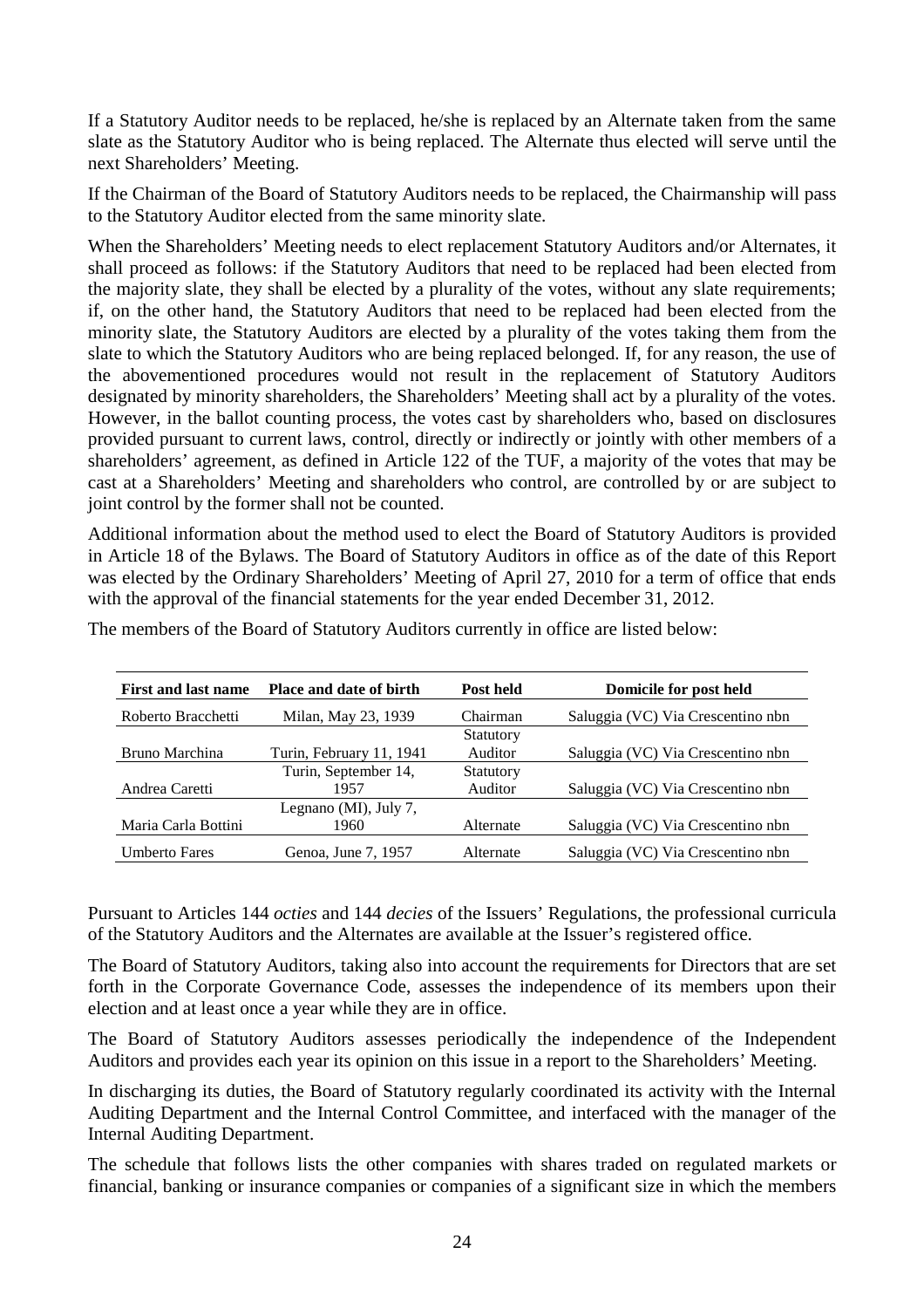of the Board of Statutory Auditors currently serve in a management, governance or oversight capacity or held investments as shareholders.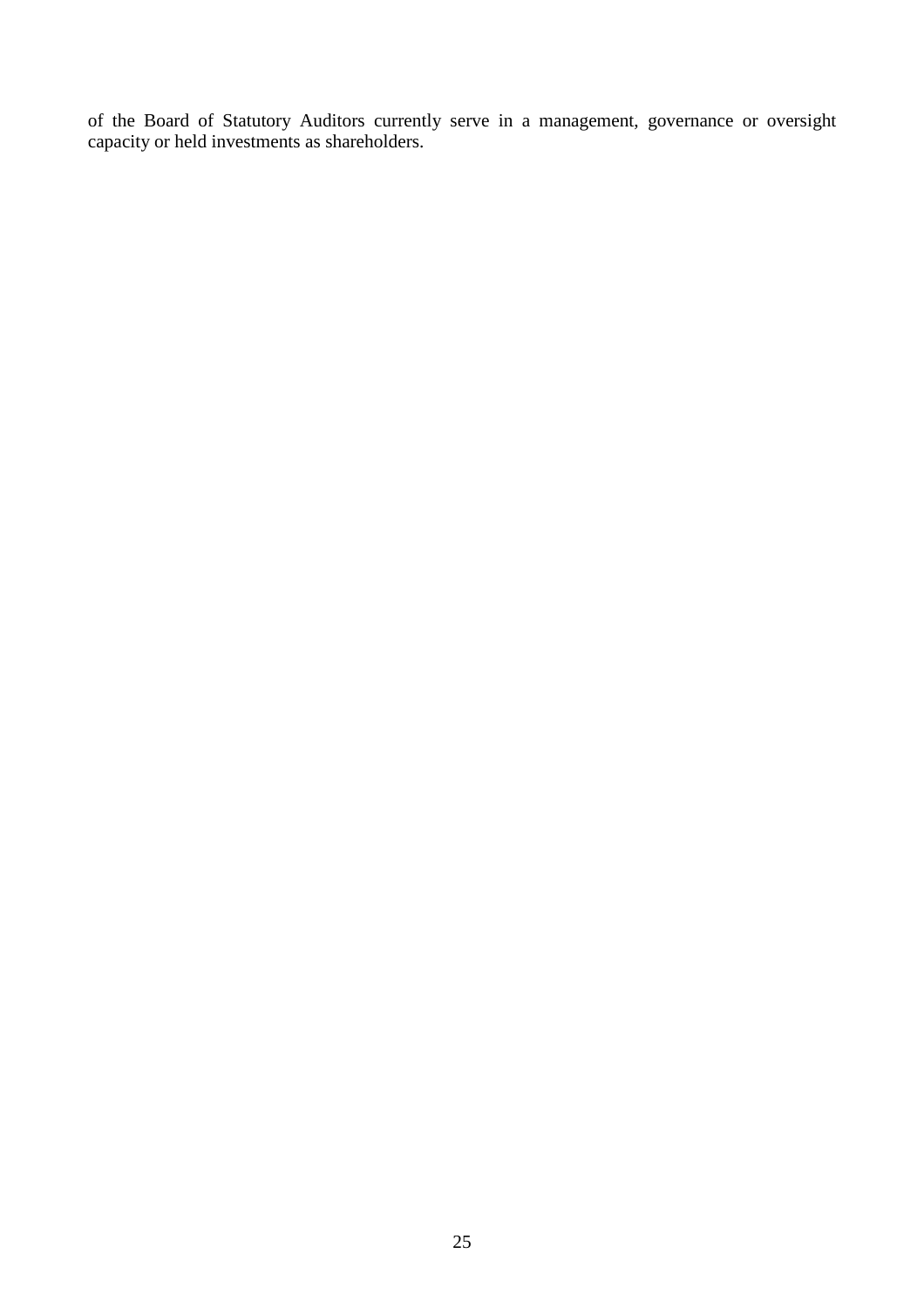# **SCHEDULE OF THE POSTS HELD BY STATUTORY AUDITORS**

(including posts held at other listed companies or financial, banking or insurance companies or companies of a significant size)

| <b>POST HELD AT DIASORIN</b> | FIRST AND LAST NAME   | <b>OTHER POSTS HELD</b>                  |  |  |  |
|------------------------------|-----------------------|------------------------------------------|--|--|--|
|                              |                       | Fidim S.r.l.                             |  |  |  |
|                              |                       | (Statutory Auditor)                      |  |  |  |
|                              |                       | Frullo Energia Ambiente S.p.A.           |  |  |  |
|                              |                       | (Chairman Board of Statutory Auditors)   |  |  |  |
|                              |                       | Alsco Italia S.p.A.                      |  |  |  |
|                              |                       | (Chairman Board of Statutory Auditors)   |  |  |  |
|                              |                       | Alstom S.p.A.                            |  |  |  |
|                              |                       | (Statutory Auditor)                      |  |  |  |
|                              |                       | Coface Assicurazioni S.p.A.              |  |  |  |
|                              |                       | (Statutory Auditor)                      |  |  |  |
|                              |                       | Coface Factoring Italia S.p.A.           |  |  |  |
|                              |                       | (Statutory Auditor)                      |  |  |  |
| Chairman of the Board of     | Roberto Bracchetti    | Sorgenia S.p.A.                          |  |  |  |
| <b>Statutory Auditors</b>    |                       | (Statutory Auditor)                      |  |  |  |
|                              |                       | Sorgenia Power S.p.A.                    |  |  |  |
|                              |                       | (Statutory Auditor)                      |  |  |  |
|                              |                       | Rottapharm S.p.A.                        |  |  |  |
|                              |                       | (Statutory Auditor)                      |  |  |  |
|                              |                       | Sorgenia Holding S.p.A.                  |  |  |  |
|                              |                       | (Statutory Auditor)                      |  |  |  |
|                              |                       | Prelios S.p.A.                           |  |  |  |
|                              |                       | (Statutory Auditor)                      |  |  |  |
|                              |                       | Pirelli Tyre S.p.A.                      |  |  |  |
|                              |                       | (Statutory Auditor)                      |  |  |  |
|                              |                       | Verbund Italia S.p.A.                    |  |  |  |
|                              |                       | (Member of Oversight Board)              |  |  |  |
| <b>Statutory Auditor</b>     | <b>Bruno Marchina</b> |                                          |  |  |  |
|                              |                       | Fonti di Vinadio S.p.A.                  |  |  |  |
| <b>Statutory Auditor</b>     | Andrea Caretti        | (Chairman Board of Statutory Auditors)   |  |  |  |
|                              |                       | Fibe S.r.l.                              |  |  |  |
|                              |                       | (Chairman Board of Statutory Auditors)   |  |  |  |
|                              |                       | Npo Sistemi S.p.A.                       |  |  |  |
|                              |                       | (Statutory Auditor)                      |  |  |  |
| <b>Statutory Auditor</b>     | Maria Carla Bottini   | Madiventura S.p.A                        |  |  |  |
|                              |                       | <b>Statutory Auditor</b>                 |  |  |  |
|                              |                       | Ideal Standard Italia S.p.A.             |  |  |  |
|                              |                       | <b>Statutory Auditor</b>                 |  |  |  |
|                              |                       | OCAP S.p.A                               |  |  |  |
| Alternate                    | <b>Umberto Fares</b>  | (Chairman Board of Statutory Auditors)   |  |  |  |
|                              |                       | Credit Leader Società Finanziaria S.p.A. |  |  |  |
|                              |                       | (Alternate)                              |  |  |  |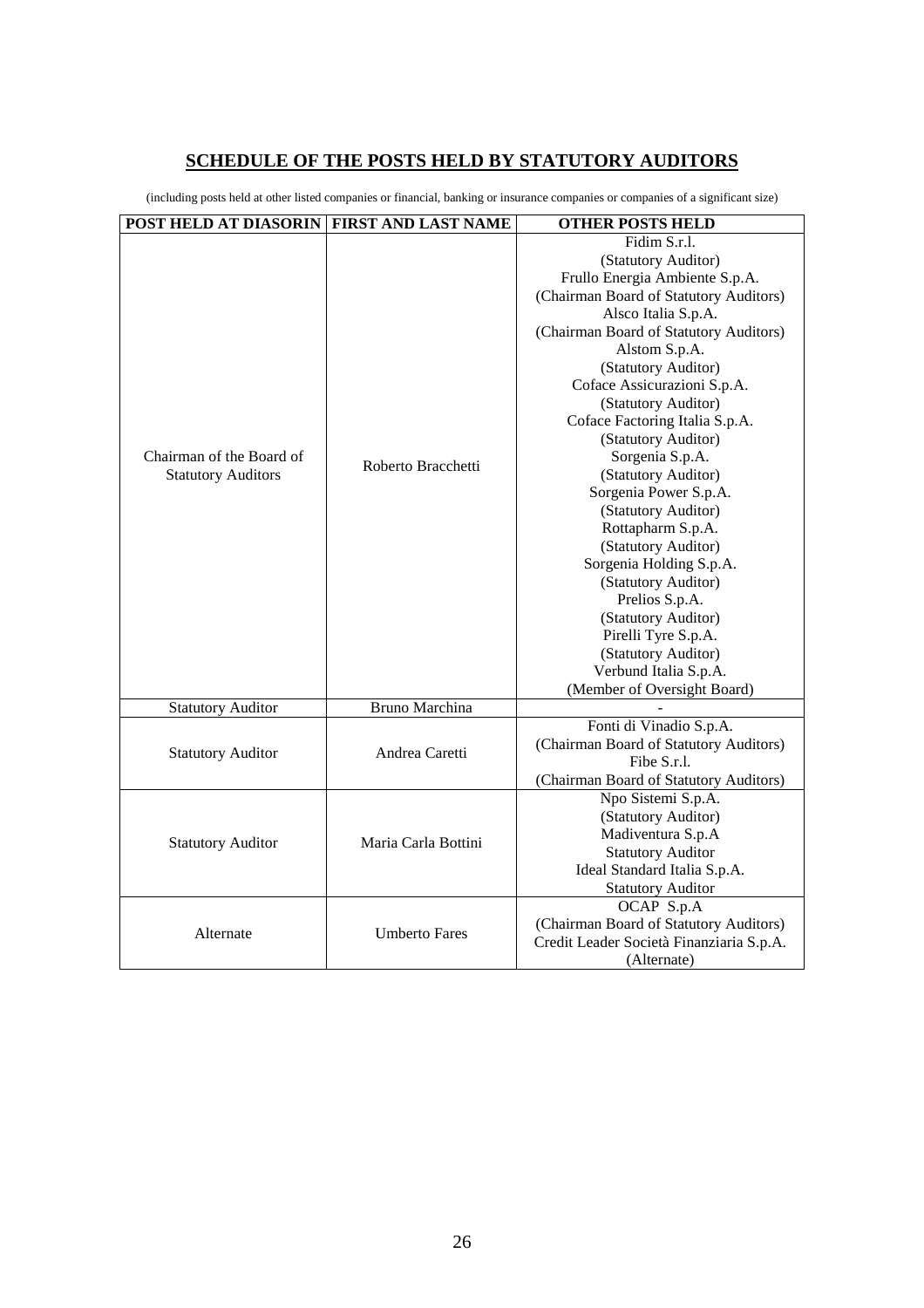# **SCHEDULE 1 POSTS HELD BY DIRECTORS OF THE ISSUER DIASORIN S.p.A.**

(including posts held at other listed companies or financial, banking or insurance companies or companies of a significant size)

| <b>FIRST AND LAST</b> | <b>COMPANY WHERE THE DIRECTOR</b>                                               | <b>POST OR EQUITY INTEREST HELD</b>   |
|-----------------------|---------------------------------------------------------------------------------|---------------------------------------|
| <b>NAME</b>           | <b>SERVES ON A GOVERNANCE BODY</b>                                              |                                       |
|                       | OR IN WHICH HE HOLDS AN EQUITY                                                  |                                       |
|                       | <b>INTEREST</b>                                                                 |                                       |
| Gustavo Denegri       | Finde S.p.A.                                                                    | Chairman of the Board of Directors    |
|                       | IP Investimenti e Partecipazioni S.r.l.                                         | Chairman of the Board of Directors    |
|                       | Industria & Finanza SGR S.p.A.                                                  | Chairman of the Board of Directors    |
|                       | Emmegi Detergents S.p.A.                                                        | Director                              |
|                       | Aurelia S.p.A.                                                                  | Chairman of the Board of Directors    |
|                       | Finde S.S.                                                                      | Director - Shareholder                |
| Antonio Boniolo       |                                                                                 |                                       |
| Carlo Rosa            | Sarago S.r.l.                                                                   | Shareholder - Sole Director           |
|                       | <b>BioInvestment SA</b>                                                         | Shareholder                           |
|                       | DiaSorin SA                                                                     | Shareholder                           |
|                       | DiaSorin Ltda                                                                   | Shareholder                           |
|                       | TOP S.r.l.                                                                      | Director                              |
|                       | CID S.p.A.                                                                      | Shareholder                           |
|                       | DiaSorin INC                                                                    | Director                              |
| Chen M. Even          | Glycominds LTD (Israel)                                                         | Shareholder - Director                |
|                       | DiaSorin Ltd (Israel)                                                           | Director                              |
|                       | CID S.p.A.                                                                      | Shareholder - Director                |
|                       | DiaSorin SA/NV                                                                  | Shareholder - Director                |
|                       | DiaSorin SA                                                                     | Shareholder - Director                |
|                       | DiaSorin INC                                                                    | Director                              |
|                       | DiaSorin Ltd (sino JV)                                                          | Director                              |
|                       | DiaSorin Iberia SA                                                              | Shareholder - Director                |
|                       | DiaSorin Mexico SA de CV                                                        | Shareholder - Director                |
|                       | DiaSorin Australia Pty Ltd                                                      | Director                              |
|                       | <b>Biotrin Group Limited</b>                                                    | Director                              |
|                       | DiaSorin I.N.UK Limited                                                         | Director                              |
|                       | <b>Biotrin International Limited</b><br>Biotrin Intellectual Properties Limited | Director<br>Director                  |
| Enrico Amo            | IP Investimenti e Partecipazioni S.r.l.                                         | Director                              |
|                       | Industria & Finanza SGR S.p.A.                                                  | Director                              |
|                       | CDS.p.A.                                                                        | Director                              |
| Michele Denegri       | Finde S.p.A.                                                                    | Chief Executive Officer - Shareholder |
|                       | IP Investimenti e Partecipazioni S.r.l.                                         | <b>Chief Executive Officer</b>        |
|                       | CID S.p.A.                                                                      | Director - Deputy Chairman            |
|                       | Aurelia S.p.A.                                                                  | <b>Chief Executive Officer</b>        |
|                       | Finde S.S.                                                                      | Shareholder - Director                |
| Giuseppe Alessandria  | Euren Intersearch                                                               | Director - Shareholder                |
|                       | Lobe S.r.l.                                                                     | Chairman - Shareholder                |
| Franco Moscetti       | Fideuram Investimenti SGR s.p.a.                                                | <b>Director</b>                       |
|                       | Touring Club Italiano                                                           | Director                              |
|                       | Amplifon S.p.A.                                                                 | CEO - General Manager                 |
| Ezio Garibaldi        | Bimba S.S.                                                                      | Director - Shareholder                |
|                       | Chiara S.S.                                                                     | Director - Shareholder                |
| Gian Alberto Saporiti | IP Investimenti e Partecipazioni S.r.l.                                         | Deputy Chairman                       |
|                       | Finde S.p.A.                                                                    | Director                              |
|                       | Industria & Finanza SGR S.p.A.                                                  | Director                              |
|                       | CID S.p.A.                                                                      | Shareholder                           |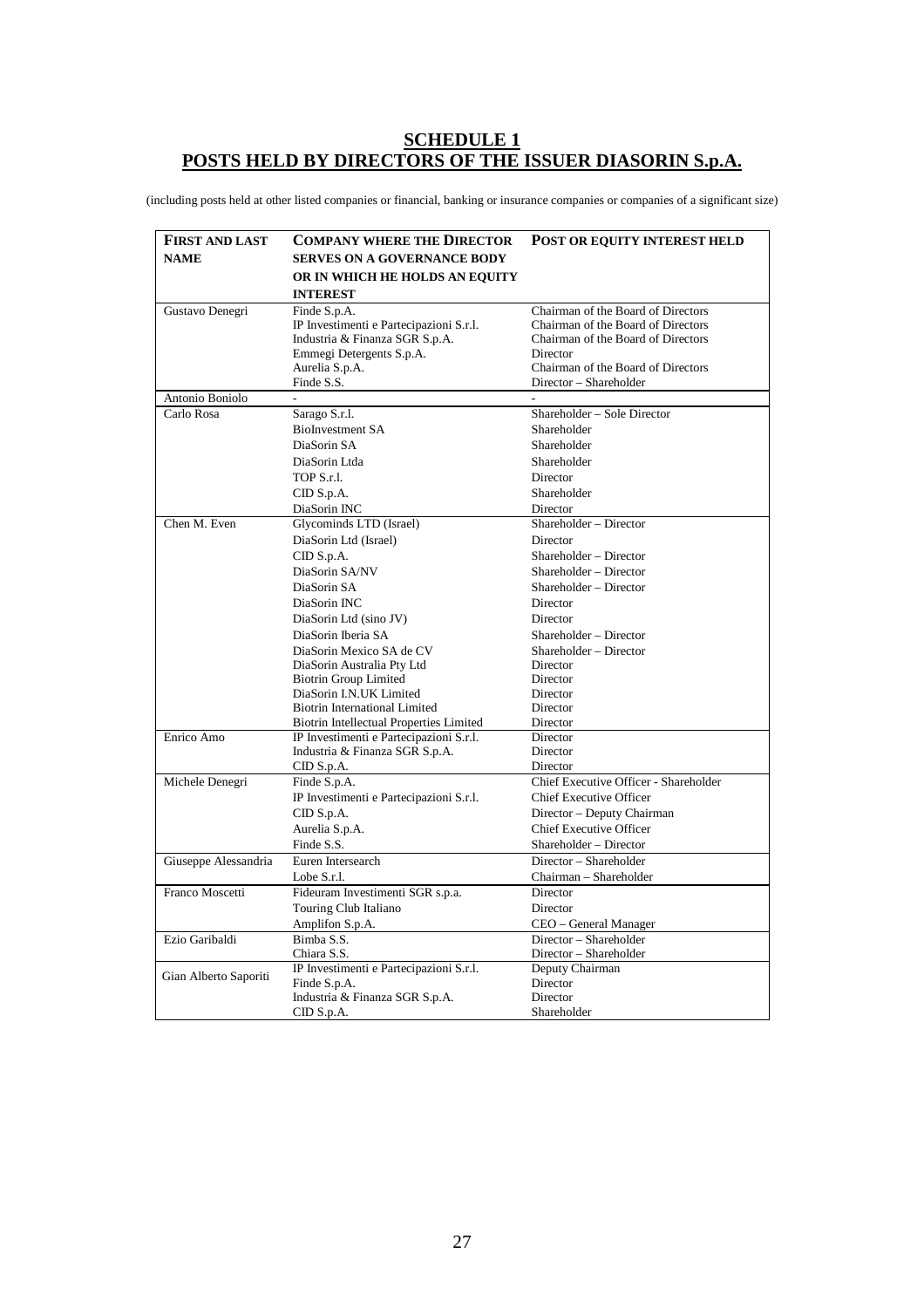#### **SCHEDULE 2**

| <b>BOARD OF DIRECTORS</b>                    |                          |             |                   |                       | <b>INTERNAL</b><br><b>CONTROL</b><br><b>COMMIT-</b><br><b>TEE</b> |                                    | <b>COMPENSATION</b><br><b>COMMITTEE</b> |         |             |         |
|----------------------------------------------|--------------------------|-------------|-------------------|-----------------------|-------------------------------------------------------------------|------------------------------------|-----------------------------------------|---------|-------------|---------|
| O<br>ost held                                | First and last<br>name   | Executive   | Non-<br>executive | Inde-<br>pend-<br>ent | ****                                                              | No. of<br>other<br>posts<br>held** | ***                                     | ****    | ***         | ****    |
| Chairman                                     | Gustavo<br>Denegri       |             | $\mathbf X$       |                       | 100%                                                              | $\mathfrak{Z}$                     |                                         |         |             |         |
| <b>Deputy</b><br>Chairman<br><b>Director</b> | Antonio<br>Boniolo       |             | $\mathbf X$       |                       | 100%                                                              | $\boldsymbol{0}$                   |                                         |         |             |         |
| <b>Chief Executive</b><br><b>Officer</b>     | Carlo<br>Rosa            | X           |                   |                       | 100%                                                              | $\mathbf{1}$                       |                                         |         |             |         |
| <b>Director</b>                              | Chen M. Even             | $\mathbf X$ |                   |                       | 100%                                                              | $\mathbf{1}$                       |                                         |         |             |         |
| <b>Director</b>                              | Michele<br>Denegri       |             | $\mathbf X$       |                       | 88%                                                               | $\overline{2}$                     |                                         |         | $\mathbf X$ | 100%    |
| <b>Director</b>                              | Enrico<br>Amo            |             | $\mathbf X$       |                       | 100%                                                              | $\sqrt{2}$                         | $\mathbf X$                             | 100%    |             |         |
| <b>Director</b>                              | Giuseppe<br>Alessandria  |             |                   | $\mathbf X$           | 100%                                                              | $\boldsymbol{0}$                   |                                         |         | $\mathbf X$ | $100\%$ |
| <b>Director</b>                              | Franco<br>Moscetti       |             |                   | $\mathbf X$           | 100%                                                              | $\sqrt{2}$                         | $\mathbf X$                             | $100\%$ |             |         |
| <b>Director</b>                              | Ezio Garibaldi           |             |                   | $\mathbf X$           | 100%                                                              | $\boldsymbol{0}$                   | $\mathbf X$                             | 100%    | $\mathbf X$ | $100\%$ |
| <b>Director</b>                              | Gian Alberto<br>Saporiti |             | $\mathbf X$       |                       | 88%                                                               | $\ensuremath{\mathfrak{Z}}$        |                                         |         |             |         |

#### **STRUCTURE OF THE BOARD OF DIRECTORS AND THE COMMITTEES\***

Notes:

\*\* Posts held at other companies with shares traded on regulated markets or financial, banking or insurance companies or companies of a significant size.

\*\*\* An "X" indicates membership in the Committee.

<sup>\*</sup> Board of Directors elected on April 27, 2010.

<sup>\*\*\*\*</sup> This column shows each member's percentage of attendance at Committee meetings during the year ended December 31, 2011.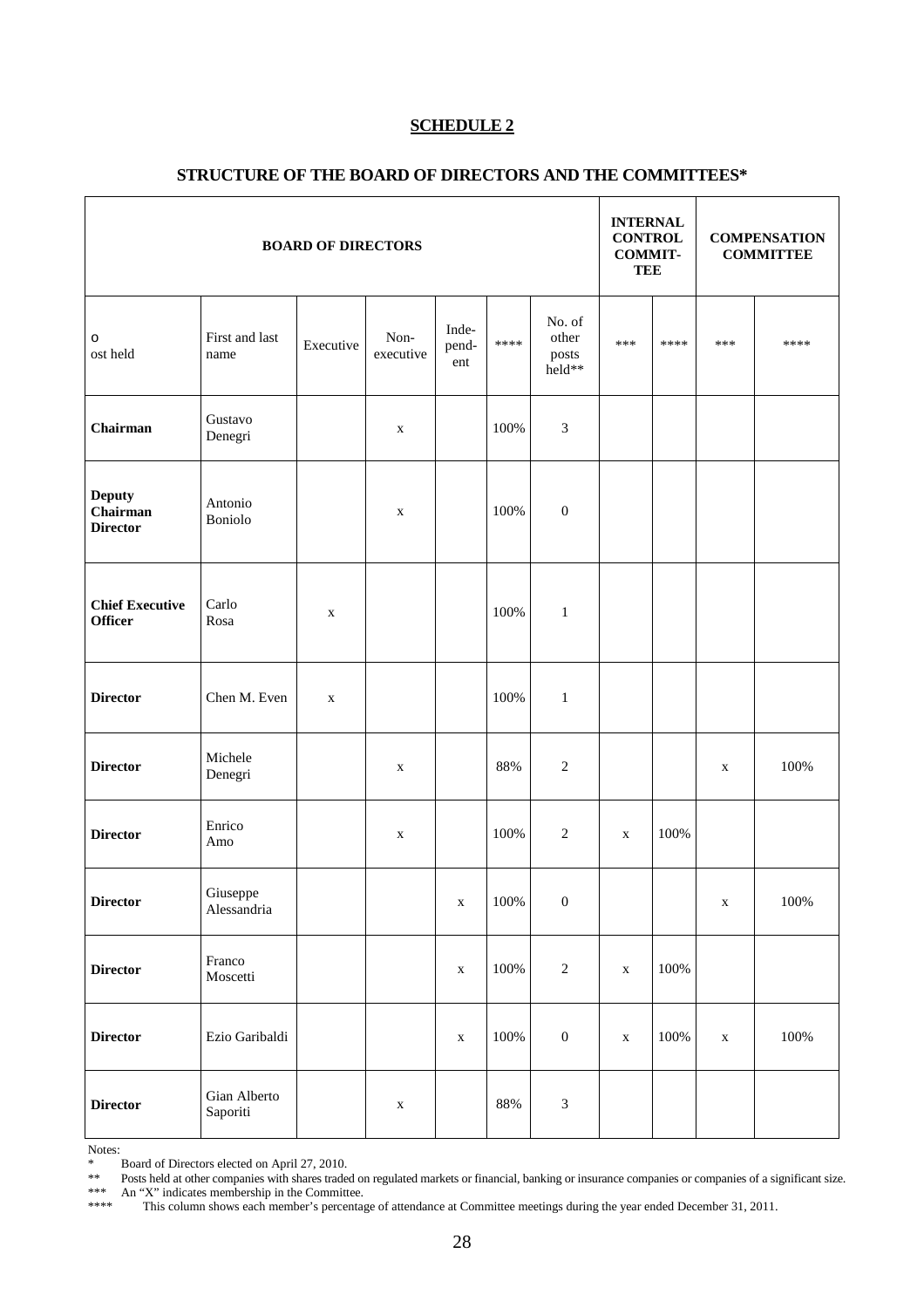# **OVERVIEW OF MEETINGS**

#### **BOARD OF DIRECTORS AND COMMITTEES**

| Number of meetings Board of | Internal Control   Compensation |              |
|-----------------------------|---------------------------------|--------------|
| held in $2011$              | Directors: 9   Committee: 4     | Committee: 3 |

Notes:

1. The Issuer did not establish an Executive Committee.

2. Except for the Related-party Committee, the Committees and their members are the same as those under the previous Board of Directors.

3. The Related-party Committee and the Nominating Committee held no meetings during the year ended December 31, 2011.

# **BOARD OF STATUTORY AUDITORS\***

| Post held on the Board of Statutory<br>Auditors*                                                                     | <b>First and last name</b> | <b>Percentage of attendance</b><br>at meetings of the Board of<br><b>Statutory Auditors**</b> | Number of other<br>posts held |  |
|----------------------------------------------------------------------------------------------------------------------|----------------------------|-----------------------------------------------------------------------------------------------|-------------------------------|--|
| Chairman                                                                                                             | Roberto Bracchetti         | 100%                                                                                          | 13                            |  |
| <b>Statutory Auditor</b>                                                                                             | Bruno Marchina             | 100%                                                                                          | $\theta$                      |  |
| <b>Statutory Auditor</b>                                                                                             | Andrea Caretti             | 100%                                                                                          |                               |  |
| Alternate                                                                                                            | Bottini Maria Carla        |                                                                                               | 3                             |  |
| Alternate                                                                                                            | <b>Umberto Fares</b>       |                                                                                               | 2                             |  |
| Number of meetings held in 2011: 6                                                                                   |                            |                                                                                               |                               |  |
| Quorum required for the filing of minority slates of candidates to elect one or more Statutory Auditors (pursuant to |                            |                                                                                               |                               |  |
| Article 148 of TUF): 2%                                                                                              |                            |                                                                                               |                               |  |

Notes:

\* Board of Statutory Auditors in office from March 26, 2007 to April 27, 2010.

Period from January 1, 2011 to December 31, 2011.